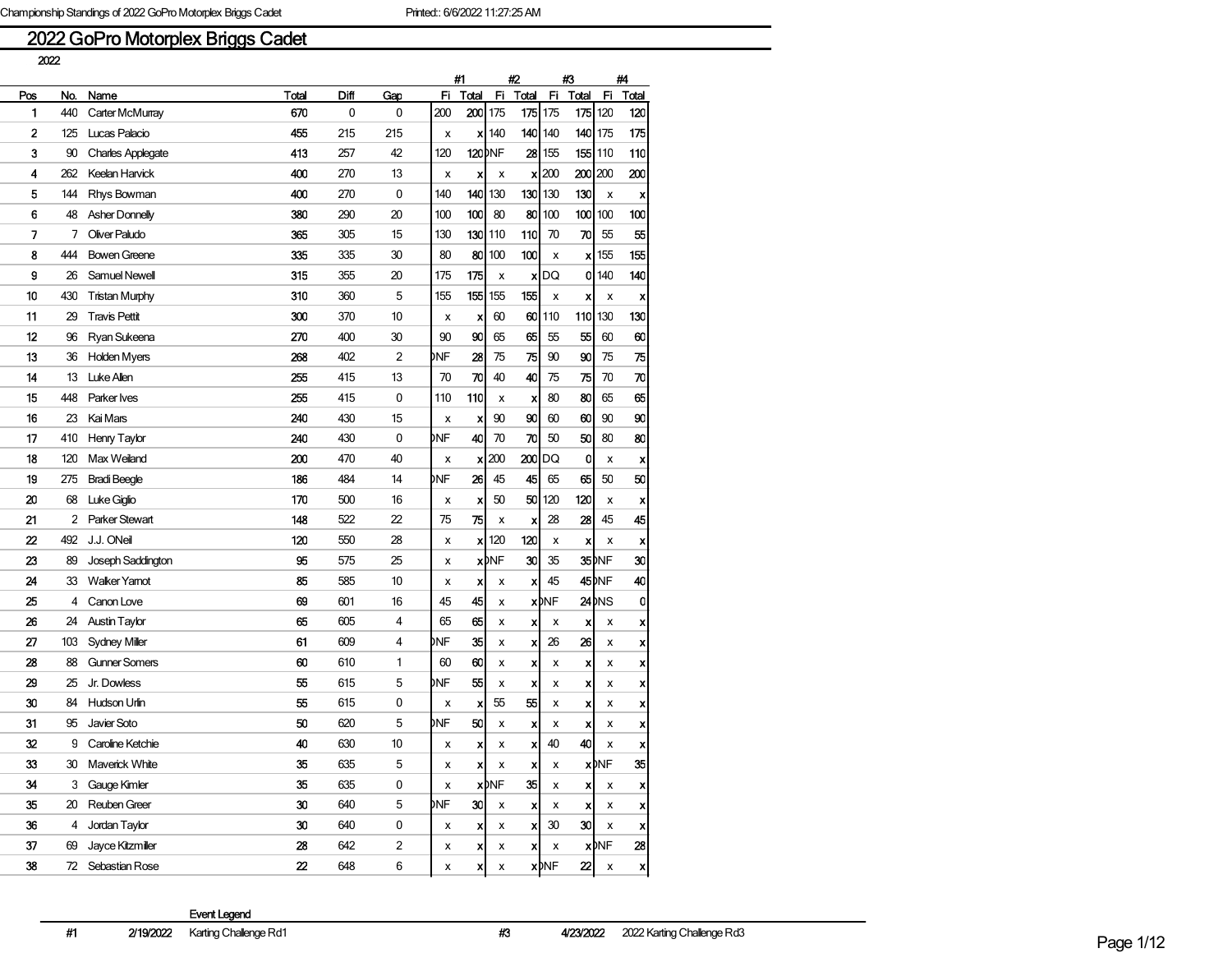Championship Standings of 2022 GoPro Motorplex Briggs Heavy Printed:: 6/6/2022 11:27:25 AM

## 2022 GoPro Motorplex Briggs Heavy

|     |     |                       |       |      |              | #1  |                        | #2                    |                               | #3                        |                         | #4                 |
|-----|-----|-----------------------|-------|------|--------------|-----|------------------------|-----------------------|-------------------------------|---------------------------|-------------------------|--------------------|
| Pos | No. | Name                  | Total | Diff | Gap          | Fi. | Total                  | Total<br>Fi.          | Fi                            | Total                     | Fi                      | Total              |
| 1   | 99  | <b>Connor Yonchuk</b> | 715   | 0    | 0            | 200 | 200 200                |                       | 200 175                       | 175                       | 140                     | 140                |
| 2   | 26  | <b>Victor Tumer</b>   | 580   | 135  | 135          | 175 | 175 110                |                       | 110 120                       |                           | <b>120 175</b>          | 175                |
| 3   | 011 | <b>Todd Baron</b>     | 580   | 135  | $\mathbf{0}$ | 155 | 155 140                | <b>140</b>            | 155                           | 155                       | 130                     | 130                |
| 4   | 39  | Dylan Amundsen        | 515   | 200  | 65           | 120 | $120$ 100              |                       | <b>100 140</b>                | <b>140</b>                | 155                     | 155                |
| 5   | 2   | Derek Sokol           | 445   | 270  | 70           | x   | $x$ 155                |                       | 155 200                       | 200                       | 90                      | 90                 |
| 6   | 96  | Chase Anderson        | 410   | 305  | 35           | 90  | 90 <sup>1</sup><br>120 | 120                   | 90                            | 90 I                      | 110                     | 110                |
| 7   | 23  | <b>Tim Skinner</b>    | 395   | 320  | 15           | 140 | 140                    | 80<br>80              | 130                           |                           | 130 NF                  | 45                 |
| 8   | 08  | Collin Miller         | 385   | 330  | 10           | 130 | 130<br>175             | 175                   | 80                            |                           | 80DQ                    | 0                  |
| g   | 24  | Rafael Leon           | 360   | 355  | 25           | 110 | 110                    | 90                    | <b>901110</b>                 |                           | 110 <sub>DNF</sub>      | 50                 |
| 10  | 3   | <b>Brian McCann</b>   | 300   | 415  | 60           | 100 | 100                    | x                     | $\boldsymbol{\mathsf{x}}$ 100 |                           | $100$ 100               | 100                |
| 11  | 6   | Jack Sukeena          | 215   | 500  | 85           | x   | 130<br>xl              |                       | 130 <sub>DNF</sub>            |                           | 50 <sub>DNF</sub>       | 35                 |
| 12  | 417 | <b>Matthew Tumer</b>  | 200   | 515  | 15           | x   | X                      | x<br>x                | x                             | xl                        | 200                     | 200                |
| 13  | 77  | Lany McCann           | 195   | 520  | 5            | 70  | 70                     | x<br>x                | 60                            | 60                        | 65                      | 65                 |
| 14  | 27  | George Wheeler        | 175   | 540  | 20           | x   | $\boldsymbol{x}$       | x                     | <b>x</b> <sub>DNF</sub>       | 55                        | 120                     | 120                |
| 15  | 16  | Ryan Spierowski       | 150   | 565  | 25           | 75  | 75                     | 75<br>75              | x                             | x                         | x                       | X                  |
| 16  | 1   | Chris Hamilton        | 130   | 585  | 20           | 60  | 60                     | x<br>x                | x                             | $\boldsymbol{\mathsf{x}}$ | 70                      | 70                 |
| 17  | 55  | Carson Craig          | 80    | 635  | 50           | x   | X                      | x<br>x                | x                             | $\mathbf x$               | 80                      | 80                 |
| 18  | 70  | Cale Martin           | 80    | 635  | 0            | 80  | 80                     | x<br>x                | x                             | x                         | x                       | X                  |
| 19  | 45  | <b>Tristan Loidl</b>  | 75    | 640  | 5            | x   | X                      | x<br>х                | x                             | x                         | 75                      | 75                 |
| 20  | 19  | Danny May             | 75    | 640  | 0            | x   | X                      | x<br>x                | 75                            | 75                        | x                       | x                  |
| 21  | 8   | Jesse Samples         | 70    | 645  | 5            | x   | X                      | $\boldsymbol{x}$<br>x | 70                            | 70                        | x                       | X                  |
| 22  | 94  | Maddy Dolack          | 70    | 645  | 0            | x   | X                      | 70<br>70              | x                             | $\boldsymbol{\mathsf{x}}$ | x                       | X                  |
| 23  | 48  | Chad Campbell         | 65    | 650  | 5            | x   | X                      | x<br>x                | 65                            | 65                        | x                       | $\pmb{\mathsf{x}}$ |
| 24  | 78  | <b>Shawn Pulver</b>   | 65    | 650  | $\mathbf 0$  | 65  | 65                     | $\boldsymbol{x}$<br>x | x                             | $\boldsymbol{\mathsf{x}}$ | x                       | X                  |
| 25  | 811 | <b>Bert Nash</b>      | 60    | 655  | 5            | x   | X                      | x<br>x                | x                             | X                         | 60                      | 60                 |
| 26  | 06  | Chris Cirillo         | 55    | 660  | 5            | x   | X                      | X<br>x                | x                             |                           | <b>x</b> MF             | 55                 |
| 27  | 22  | Chuck Baldwin         | 55    | 660  | $\mathbf 0$  | 55  | 55                     | x<br>x                | x                             | x                         | x                       | X                  |
| 28  | 31  | Collin Jarrell        | 40    | 675  | 15           | x   | X                      | x<br>x                | x                             |                           | <b>x</b> <sub>DNF</sub> | 40                 |
| 29  | 43  | nick loden            | 0     | 715  | 40           | х   | X                      | x<br>х                | x                             |                           | $x$ DQ                  | 0                  |
| 30  | 144 | <b>Bhanu Yedla</b>    | 0     | 715  | 0            | x   | X                      | $\boldsymbol{x}$<br>х | DQ                            | 0                         | х                       | x                  |
| 31  | 417 | Jerry Turner          | 0     | 715  | 0            | bns | O                      | X<br>$\boldsymbol{x}$ | x                             | x                         | x                       | x                  |

#### Event Legend

#1 2/19/2022 Karting Challenge Rd1 **1980 123 4/23/2022** 2022 Karting Challenge Rd3 #2 3/19/2022 2022 Karting Challenge Rd2 #4 5/28/2022 2022 Karting Challenge Rd4

Championship Standings of 2022 GoPro Motorplex Briggs Jr Printed:: 6/6/2022 11:27:25 AM

2022 GoPro Motorplex Briggs Jr Page 2/12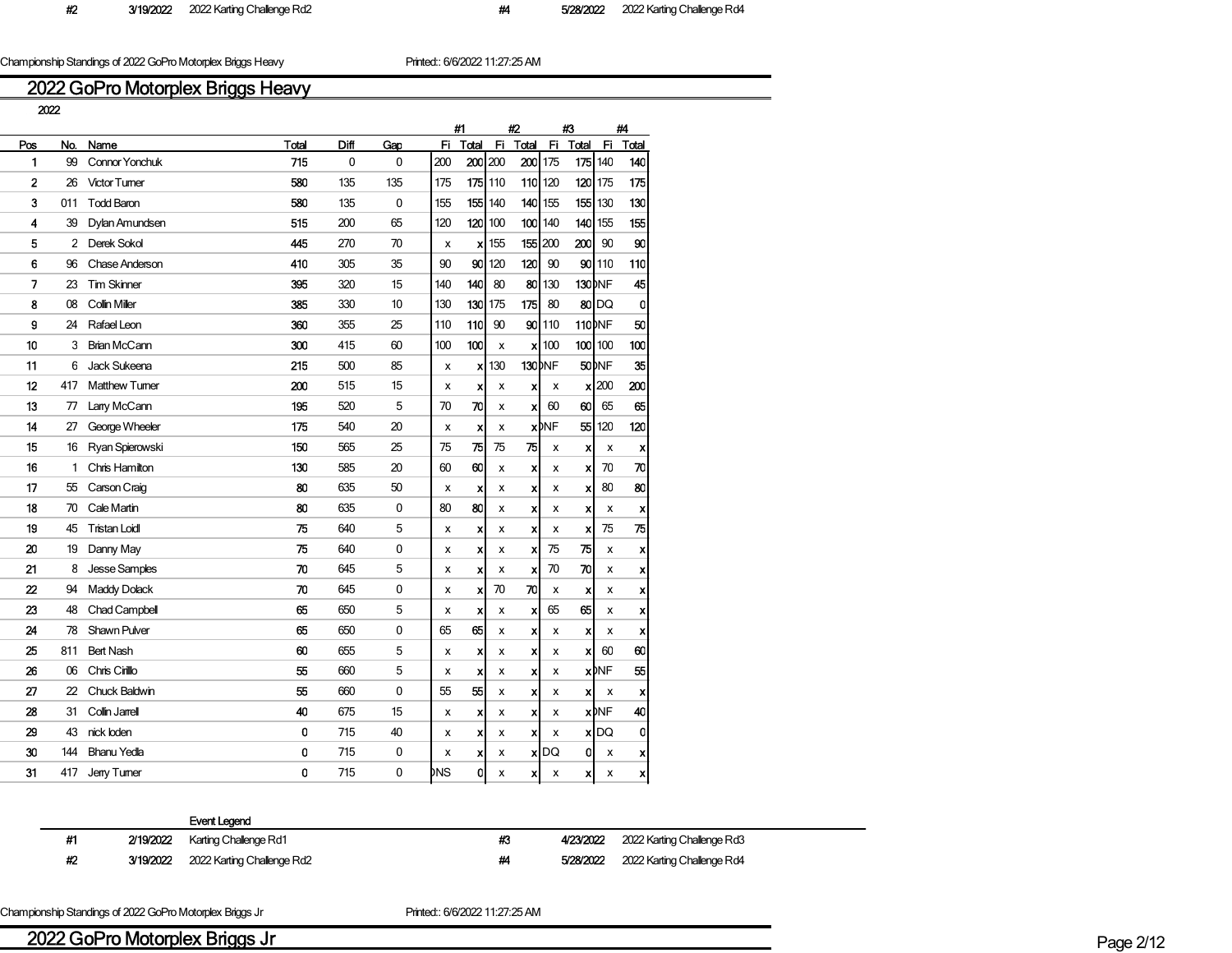|     |     |                        |       |      |              | #1  |                           |                   | #2                        |                | 43                        |                         | #4               |
|-----|-----|------------------------|-------|------|--------------|-----|---------------------------|-------------------|---------------------------|----------------|---------------------------|-------------------------|------------------|
| Pos | No. | Name                   | Total | Diff | Gap          | Fi  | Total                     | Fi.               | <b>Total</b>              | Fi             | Total                     | Fi                      | Total            |
| 1   | 66  | Katie Yonchuk          | 625   | 0    | $\mathbf{0}$ | 110 | 110 200                   |                   | 200                       | 175            | 175                       | 140                     | 140              |
| 2   | 77  | <b>Spencer Conrad</b>  | 540   | 85   | 85           | x   |                           | $x$ 140           | 140 200                   |                |                           | 200 200                 | 200              |
| 3   | 4   | Jacob Williams         | 525   | 100  | 15           | 130 | 130 I                     | 120               | 120                       | 155            | 155                       | 120                     | 120              |
| 4   | 319 | Christopher McKeithan  | 510   | 115  | 15           | 200 | 200 155                   |                   | 155                       | X              | X                         | 155                     | 155              |
| 5   | 10  | Will Loller            | 490   | 135  | 20           | x   |                           | $x$ 175           | 175                       | 140            |                           | <b>140 175</b>          | 175              |
| 6   | 216 | Jared Clarke           | 490   | 135  | 0            | 140 | 140 130                   |                   |                           | <b>130 110</b> |                           | <b>110 110</b>          | 110              |
| 7   | 11  | Austin Johnson         | 335   | 290  | 155          | 75  | 75                        | 60                | 60 <sup>1</sup>           | 120            | 120                       | 80                      | 80               |
| 8   | 619 | <b>Tyler Dolack</b>    | 320   | 305  | 15           | 100 | 100                       | 70                | 70                        | 80             | 80                        | 70                      | 70               |
| 9   | 01  | Sawyer St Clair        | 310   | 315  | 10           | DNF | 40                        | 80                | 80                        | 100            | 100 <sub>l</sub>          | 90                      | 90               |
| 10  | 021 | <b>Hudson Brown</b>    | 300   | 325  | 10           | 80  | 80                        | 90                | 90                        | x              | x                         | 130                     | 130              |
| 11  | 215 | Gavin Myers            | 295   | 330  | 5            | 90  | 90                        | 75                | 75 I                      | 130            | 130                       | x                       | x                |
| 12  | 012 | <b>Olivier Piatek</b>  | 275   | 350  | 20           | 175 | 175 100                   |                   | 100                       | x              | $\boldsymbol{\mathsf{x}}$ | x                       | x                |
| 13  | 46  | <b>Wesley Gundler</b>  | 265   | 360  | 10           | 155 | 155 110                   |                   | 110                       | x              | $\boldsymbol{\mathsf{x}}$ | х                       | x                |
| 14  | 218 | Carter Lawson          | 255   | 370  | 10           | 50  | 50                        | 40                | 40                        | 90             | 90 <sup>1</sup>           | 75                      | 75               |
| 15  | 258 | Nathan Guerreiro       | 230   | 395  | 25           | 65  | 65                        | 65                | 65                        | x              | x                         | 100                     | 100              |
| 16  | 02  | Clay Bowman            | 220   | 405  | 10           | 45  | 45                        | 35                | 35                        | 75             | 75                        | 65                      | 65               |
| 17  | 28  | CJ Bowman              | 185   | 440  | 35           | 70  | 70                        | 55                | 55                        | x              | x                         | 60                      | 60               |
| 18  | 99  | Connor Kelly           | 135   | 490  | 50           | 60  |                           | 60 <sup>bNF</sup> | 30                        | x              |                           | <b>x</b> <sub>DNF</sub> | 45               |
| 19  | 707 | <b>Preveil Perkins</b> | 120   | 505  | 15           | 120 | 120                       | x                 | $\boldsymbol{\mathsf{x}}$ | x              | $\boldsymbol{x}$          | х                       | x                |
| 20  | 32  | Zach Henry             | 100   | 525  | 20           | 55  | 55                        | 45                |                           | $45$ DQ        | ٥l                        | x                       | x                |
| 21  | 8   | Karston Tuell          | 55    | 570  | 45           | x   | $\boldsymbol{\mathsf{x}}$ | x                 | x                         | x              |                           | <b>x</b> <sub>DNF</sub> | 55               |
| 22  | 54  | lan Spencer            | 50    | 575  | 5            | x   | x                         | x                 | x                         | x              |                           | <b>x</b> NF             | 50               |
| 23  | 88  | <b>Max Reaves</b>      | 50    | 575  | 0            | x   | x                         | 50                | 50                        | x              | x                         | x                       | $\boldsymbol{x}$ |
| 24  | 33  | <b>Brock Knowles</b>   | 40    | 585  | 10           | x   | x                         | x                 | x                         | x              |                           | <b>x</b> <sub>DNF</sub> | 40               |
|     |     |                        |       |      |              |     |                           |                   |                           |                |                           |                         |                  |

#1 2/19/2022 Karting Challenge Rd1 #3 4/23/2022 2022 Karting Challenge Rd3 #2 3/19/2022 2022 Karting Challenge Rd2 #4 5/28/2022 2022 Karting Challenge Rd4

Championship Standings of 2022 GoPro Motorplex Briggs Sr Printed:: 6/6/2022 11:27:25 AM

# 2022 GoPro Motorplex Briggs Sr

| I |
|---|

|            |     |                   |       |      |     |     | #1      |                 | #2             |         | - #3                       |           | #4       |
|------------|-----|-------------------|-------|------|-----|-----|---------|-----------------|----------------|---------|----------------------------|-----------|----------|
| <b>Pos</b> | No. | Name              | Total | Diff | Gap |     |         |                 |                |         | Fi Total Fi Total Fi Total |           | Fi Total |
|            |     | 27 George Wheeler | 725   | 0    | 0   | 175 |         | 175 200         | <b>200 175</b> |         |                            | 175 175   | 175      |
|            |     | 99 Connor Yonchuk | 715   | 10   | 10  | 200 | 200 175 |                 |                | 175 200 |                            | 200 140   | - 140 I  |
|            | 011 | <b>Todd Baron</b> | 521   | 204  | 194 | 140 |         | <b>140 1</b> 55 | 155            | 26      |                            | 26 200    | - 200    |
|            |     | 26 Victor Tumer   | 435   | 290  | 86  | 155 |         | 155 140         | 140            | -50     | 50                         | 90        | -90 I    |
| 5          |     | 2 Derek Sokol     | 390   | 335  | 45  | X   |         | 80              |                | 80 155  |                            | $155$ 155 | 155      |
| 6.         |     | 96 Chase Anderson | 390   | 335  | 0   | 60  |         | 60 100          |                | 100 120 |                            | 120 110   | -110 l   |
|            |     | 22 Luke DaCosta   | 360   | 365  | 30  | 130 | 130     | 30              |                | 30 140  | 140                        | 60        | -60      |
| 8          |     | 39 Dylan Amundsen | 346   | 379  | 14  | 110 | 110 120 |                 | <b>120</b> DNF |         |                            | 16 100    | 100l     |
| 9          |     | 5 Ryan Casner     | 345   | 380  |     | 90  | 90      | 90              | 90             | 35      |                            | 35 130    | 130      |
|            |     |                   |       |      |     |     |         |                 |                |         |                            |           |          |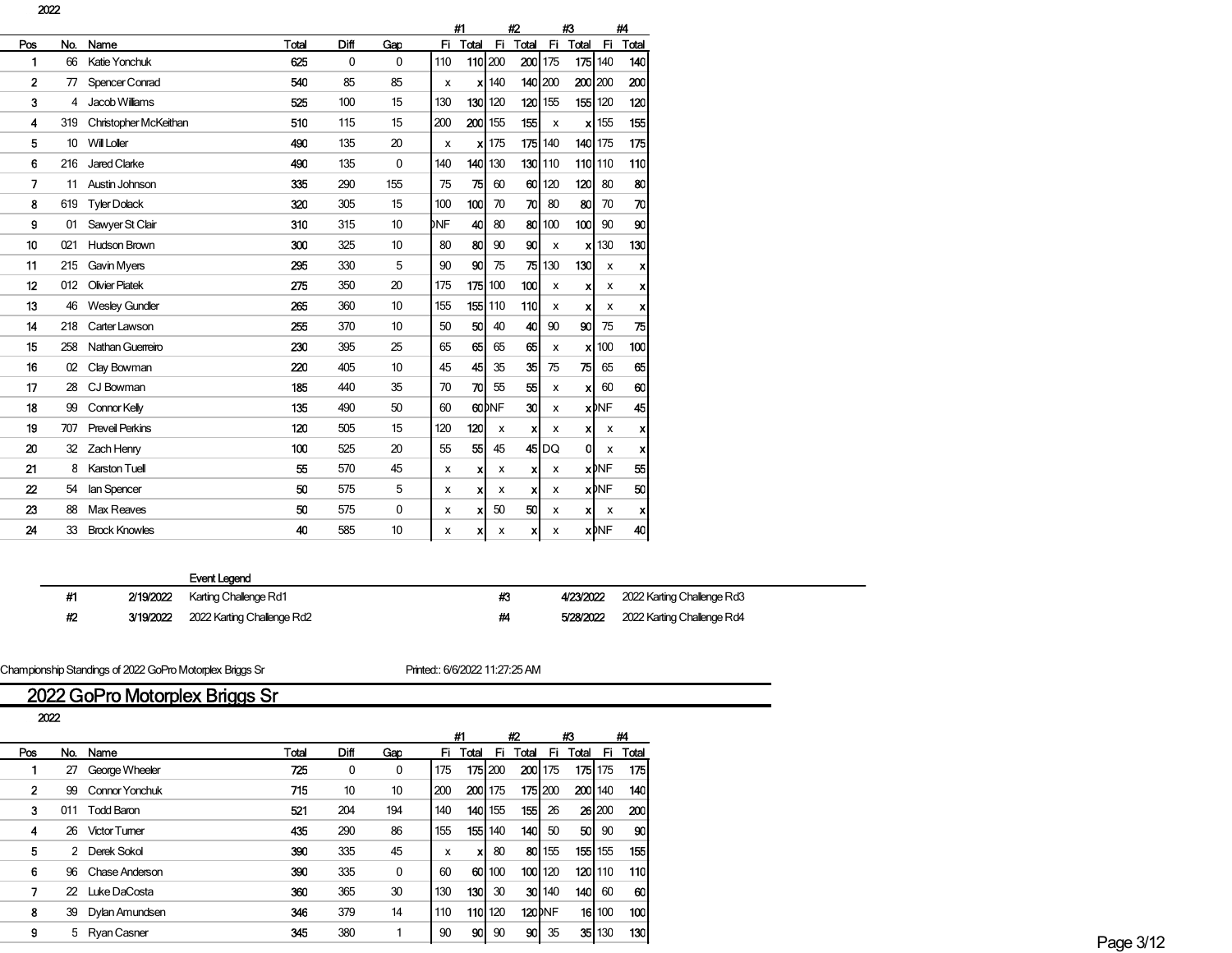| 10 | 6   | Jack Sukeena          | 345 | 380 | 0              | 75  | 75                        | 75                | 75  | 130                | 130 | 65                | 65  |
|----|-----|-----------------------|-----|-----|----------------|-----|---------------------------|-------------------|-----|--------------------|-----|-------------------|-----|
| 11 | 13  | Cam Burris            | 282 | 443 | 63             | DNF | 18                        | 130               |     | 130 <sub>DNF</sub> |     | 14 120            | 120 |
| 12 | 08  | Collin Miller         | 224 | 501 | 58             | 100 | 100 <sub>DNF</sub>        |                   | 14  | 90                 |     | 90 <sub>DNF</sub> | 20  |
| 13 | 31  | Collin Jarrell        | 215 | 510 | 9              | DNF | 35                        | 35                | 35  | 65                 | 65  | 80                | 80  |
| 14 | 97  | Myles Goodman         | 202 | 523 | 13             | 55  | 55                        | 50                | 50  | 75                 |     | <b>75</b> MF      | 22  |
| 15 | 0   | Phillip Eastmead      | 194 | 531 | 8              | 65  |                           | 65 <sub>DNF</sub> | 24  | 55                 | 55  | 50                | 50  |
| 16 | 74  | Joshua Harvey         | 185 | 540 | 9              | 70  | 70                        | 45                | 45  | x                  | X   | 70                | 70  |
| 17 | 9   | Talon PelFrey         | 165 | 560 | 20             | x   | x                         | 55                | 55  | 110                | 110 | x                 | X   |
| 18 | 54  | Daniil Matsavila      | 122 | 603 | 43             | DNF | 20                        | 28                | 28  | 60                 |     | 60 <sub>DNF</sub> | 14  |
| 19 | 181 | Jacob Schneider       | 120 | 605 | 2              | 120 | 120                       | $\pmb{\times}$    | X   | x                  | x   | X                 | x   |
| 20 | 033 | William Lessig        | 120 | 605 | 0              | x   |                           | <b>x</b> DNF      | 20  | 100                | 100 | x                 | x   |
| 21 | 906 | <b>Byron Daley</b>    | 110 | 615 | 10             | x   |                           | $x$   110         | 110 | х                  | X   | x                 | X   |
| 22 | 28  | Felipe Ferreira       | 104 | 621 | 6              | 40  | 40                        | 40                | 40  | x                  |     | <b>x</b> )NF      | 24  |
| 23 | 06  | Alex Murray           | 92  | 633 | 12             | x   | x                         | 70                |     | 70)NF              | 22  | X                 | x   |
| 24 | 55  | Charlie Keeven        | 92  | 633 | 0              | x   |                           | <b>x</b> DNF      | 12  | 80                 | 80  | x                 | x   |
| 25 | 33  | <b>Brody Bloxham</b>  | 90  | 635 | 2              | 30  |                           | 30 <sub>pNS</sub> |     | <b>ODNF</b>        | 20  | 40                | 40  |
| 26 | 111 | Christopher Lewis     | 86  | 639 | 4              | DNF | 16                        | 26                | 26  | 28                 |     | 28 INF            | 16  |
| 27 | 512 | J.T. Swygert          | 83  | 642 | 3              | x   | x                         | 65                |     | 65)NF              | 18  | x                 | X   |
| 28 | 25  | <b>Brody Kelly</b>    | 80  | 645 | 3              | 80  | 80                        | x                 | x   | х                  | x   | x                 | x   |
| 29 | 16  | <b>Blake Hunt</b>     | 75  | 650 | 5              | х   | x                         | х                 | X   | х                  | x   | 75                | 75  |
| 30 | 19  | Danny May             | 70  | 655 | 5              | x   | x                         | x                 | x   | 70                 | 70  | X                 | X   |
| 31 | 45  | <b>Tristan Loidl</b>  | 62  | 663 | 8              | 22  | $\boldsymbol{z}$          | x                 |     | <b>x</b> DNF       | 12  | 28                | 28  |
| 32 | 77  | Harrison Browning     | 61  | 664 | 1              | 45  |                           | 45 <sub>DNF</sub> | 16  | х                  | x   | x                 | X   |
| 33 | 126 | Joe Janowski          | 60  | 665 | 1              | x   | x                         | 60                | 60  | х                  | x   | X                 | X   |
| 34 | 215 | Gavin Myers           | 55  | 670 | 5              | x   | x                         | x                 | x   | х                  | X   | 55                | 55  |
| 35 | 48  | Chad Campbell         | 50  | 675 | 5              | 50  | 50                        | x                 | x   | х                  | X   | x                 | X   |
| 36 | 8   | DJ Fitzpatrick        | 45  | 680 | 5              | х   | x                         | x                 | X   | x                  | x   | 45                | 45  |
| 37 | 144 | <b>Bhanu Yedla</b>    | 45  | 680 | 0              | x   | x                         | x                 | X   | 45                 | 45  | x                 | x   |
| 38 | 4   | Kevin Laight          | 40  | 685 | 5              | x   | x                         | x                 | x   | 40                 | 40  | x                 | x   |
| 39 | 43  | Nick Loden            | 35  | 690 | 5              | x   | x                         | x                 | x   | х                  | X   | 35                | 35  |
| 40 | 142 | David South           | 30  | 695 | 5              | x   | x                         | x                 | X   | х                  | x   | 30                | 30  |
| 41 | 97  | Lance Griffith        | 30  | 695 | 0              | x   | x                         | x                 | x   | 30                 | 30  | x                 | X   |
| 42 | 86  | Frankie Xu            | 28  | 697 | 2              | 28  | 28                        | x                 | x   | х                  | x   | x                 | X   |
| 43 | 055 | Carson Craig          | 26  | 699 | 2              | х   | x                         | x                 | x   | x                  |     | <b>x</b> DNF      | 26  |
| 44 | 23  | Jason Peacock         | 26  | 699 | 0              | 26  | 26                        | х                 | x   | x                  | x   | X                 | x   |
| 45 | 251 | <b>William Mcneil</b> | 24  | 701 | 2              | x   | x                         | х                 | x   | 24                 | 24  | x                 | x   |
| 46 | 220 | <b>Brandan Shaw</b>   | 24  | 701 | 0              | 24  | 24                        | х                 | x   | х                  | x   | x                 | x   |
| 47 |     | 710 Zack Strowd       | 22  | 703 | $\overline{a}$ | x   |                           | <b>x</b> DNF      | 22  | х                  | xl  | x                 | x   |
| 48 | 448 | Max Trammell          | 18  | 707 | 4              | x   | $\boldsymbol{\mathsf{x}}$ | х                 | x   | x                  |     | <b>x</b> DNF      | 18  |
| 49 |     | 16 Nicholas Terlecki  | 18  | 707 | 0              | x   |                           | <b>x</b> DNF      | 18  | х                  | x   | x                 | x   |
| 50 |     | 24 Camden Gruber      | 0   | 725 | 18             | DNS | 0I                        | x                 | X   | х                  | хI  | x                 | X   |

#1 2/19/2022 Karting Challenge Rd1 **#3 4/23/2022** 2022 Karting Challenge Rd3

#2 3/19/2022 2022 Karting Challenge Rd2 **#4 5/28/2022** 2022 Karting Challenge Rd4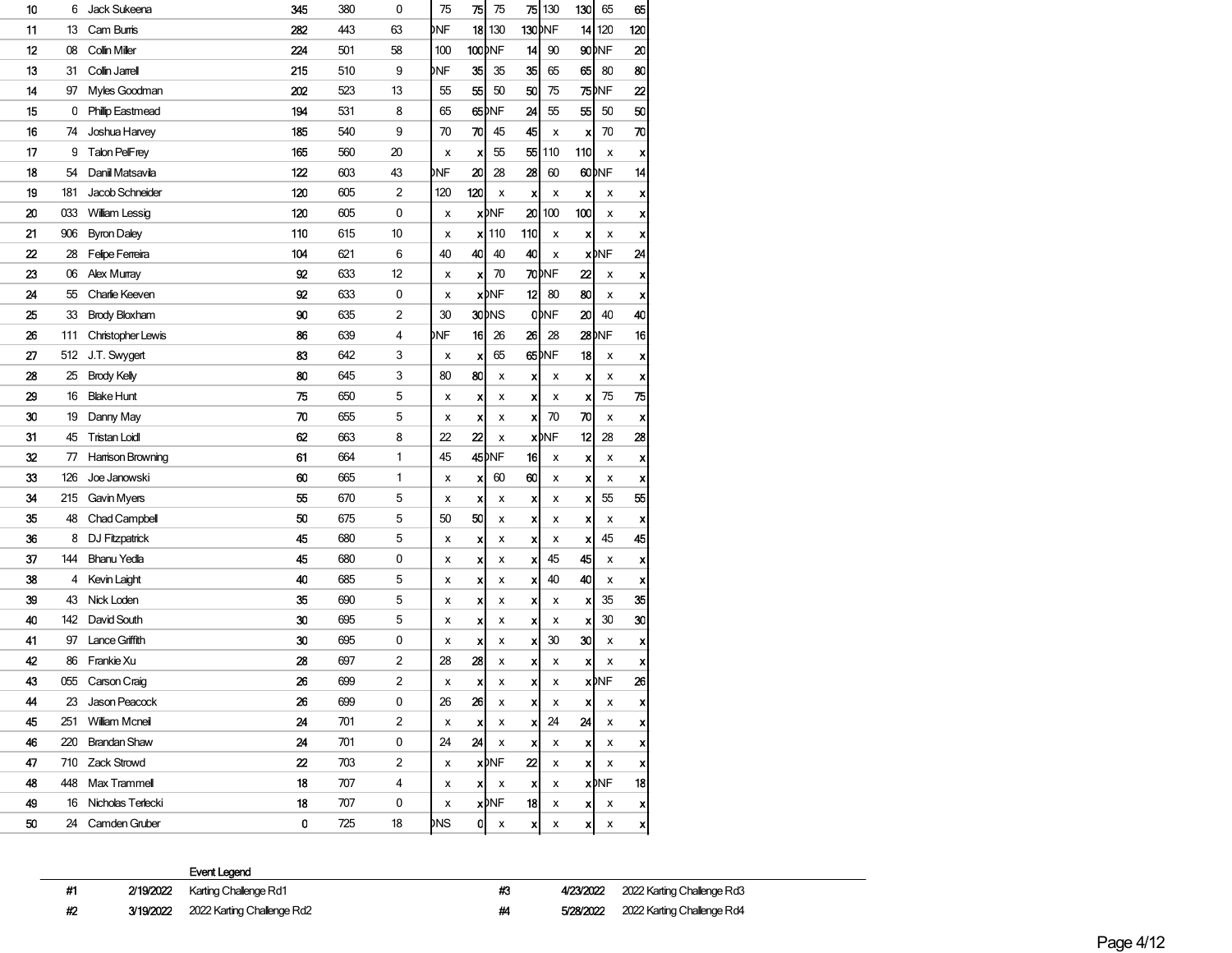## 2022 GoPro Motorplex Iame Heavy

|                  |     |                       |       |      |     |     | #1                 |         |       | #3                      |                           | #4                 |                           |
|------------------|-----|-----------------------|-------|------|-----|-----|--------------------|---------|-------|-------------------------|---------------------------|--------------------|---------------------------|
| Pos              | No. | Name                  | Total | Diff | Gap | Fi. | Total              | Fi.     | Total | Fi.                     | Total                     | Fi.                | Total                     |
| 1                | 24  | Mike Andrews Jr.      | 555   | 0    | 0   | 200 |                    | 200 130 | 130   | 70                      | 70                        | 155                | 155                       |
| 2                | 67  | Chris Vitale          | 465   | 90   | 90  | 120 | 120 <sub>bNF</sub> |         |       | 75 130                  |                           | 130 140            | 140                       |
| 3                | 11  | Shane Connolly        | 360   | 195  | 105 | 140 | 140                | 140     | 140   | 80                      | 80                        | x                  | $\boldsymbol{\mathsf{x}}$ |
| 4                | 25  | <b>Alex Mueller</b>   | 355   | 200  | 5   | x   | x                  | x       | xl    | 155                     |                           | 155 200            | 200                       |
| 5                | 555 | Steven Stowe          | 330   | 225  | 25  | DNF | 90                 | 175     | 175   | 65                      |                           | 65 <sup>b</sup> NS | 0                         |
| 6                | 317 | Connor Hare           | 315   | 240  | 15  | x   | x                  | х       | x     | 140                     |                           | 140 175            | 175                       |
| 7                | 82  | John-Michael Shenette | 315   | 240  | 0   | x   |                    | $x$ 110 | 110   | 75                      |                           | <b>75 130</b>      | 130                       |
| 8                | 6   | <b>Taylor Meyn</b>    | 305   | 250  | 10  | x   |                    | $x$ 155 | 155   | 40                      |                           | 40 110             | 110                       |
| g                | 07  | Tommy Damian          | 305   | 250  | 0   | 155 |                    | 155 100 | 100   | 50                      | 50                        | x                  | $\boldsymbol{\mathsf{x}}$ |
| 10               | 75  | Adam Boatman          | 300   | 255  | 5   | x   | x                  | 200     | 200   | 100                     | 100                       | x                  | x                         |
| 11               | 25  | Chris Hamilton        | 270   | 285  | 30  | DNF | 100 <sub>l</sub>   | 80      | 80    | x                       | x                         | 90                 | 90                        |
| 12               | 336 | Jake Potak            | 240   | 315  | 30  | x   | x                  | 120     | 120   | 120                     | 120                       | DQ                 | 0                         |
| 13               | 19  | <b>Max Papis</b>      | 200   | 355  | 40  | x   | x                  | x       | x     | 200                     | 200                       | x                  | x                         |
| 14               | 69  | John Stapleton        | 200   | 355  | 0   | 110 | 110                | 90      | 90    | x                       | x                         | x                  | $\boldsymbol{\mathsf{x}}$ |
| 15               | 525 | Mike Rolison          | 175   | 380  | 25  | х   | x                  | x       |       | $x$   175               | 175                       | x                  | $\boldsymbol{\mathsf{x}}$ |
| 16               | 98  | <b>Steve Frank</b>    | 175   | 380  | 0   | 175 | 175                | x       | x     | x                       | $\boldsymbol{\mathsf{x}}$ | x                  | $\boldsymbol{\mathsf{x}}$ |
| 17               | 916 | Ryan Kane             | 155   | 400  | 20  | x   | X                  | x       |       | <b>x</b> <sub>DNF</sub> | 35                        | 120                | 120                       |
| 18               | 2   | Tim Fara              | 155   | 400  | 0   | x   | x                  | x       | x     | 55                      | 55                        | 100                | 100                       |
| 19               | 16  | Ryan Spierowski       | 130   | 425  | 25  | 130 | 130                | x       | x     | х                       | x                         | х                  | $\boldsymbol{\mathsf{x}}$ |
| 20               | 5   | Ryan Casner           | 110   | 445  | 20  | x   | X                  | х       |       | $x$ 110                 | 110                       | x                  | $\boldsymbol{\mathsf{x}}$ |
| 21               | 55  | <b>Todd Shambo</b>    | 90    | 465  | 20  | x   | x                  | x       | x     | 90                      | 90                        | x                  | $\boldsymbol{x}$          |
| $\boldsymbol{z}$ | 99  | <b>Matthew Tumer</b>  | 80    | 475  | 10  | x   | x                  | x       | x     | x                       |                           | <b>x</b> MF        | 80                        |
| 23               | 14  | <b>Michael Keats</b>  | 60    | 495  | 20  | x   | x                  | х       | x     | 60                      | 60                        | х                  | $\boldsymbol{\mathsf{x}}$ |
| 24               | 506 | <b>Tom Gerstner</b>   | 45    | 510  | 15  | х   | x                  | x       | x     | 45                      | 45                        | х                  | $\boldsymbol{\mathsf{x}}$ |
| 25               | 17  | John Wehrheim         | 30    | 525  | 15  | x   | xl                 | x       |       | <b>x</b> <sub>DNF</sub> | 30                        | x                  | x                         |

## Event Legend

#1 2/19/2022 Karting Challenge Rd1 **#3 4/23/2022** 2022 Karting Challenge Rd3

#2 3/19/2022 2022 Karting Challenge Rd2 #4 5/28/2022 2022 Karting Challenge Rd4

Championship Standings of 2022 GoPro Motorplex Iame Jr Printed:: 6/6/2022 11:27:25 AM

## 2022 GoPro Motorplex Iame Jr

|     | 2022 |                       |       |      |     |     |       |           |       |
|-----|------|-----------------------|-------|------|-----|-----|-------|-----------|-------|
|     |      |                       |       |      |     |     | #1    |           | #2    |
| Pos | No.  | Name                  | Total | Diff | Gap | Fi  | Total | Fi        | Total |
|     | 821  | <b>Anthony Rivera</b> | 255   | 0    | 0   | 55  | 551   | 200       | 200   |
| 2   | 012  | <b>Olivier Piatek</b> | 220   | 35   | 35  | 45  |       | 45 175    | 175   |
| з   | 704  | Caleb Gafrarar        | 200   | 55   | 20  | 200 | 200   | X         | x     |
| 4   | 795  | Enzo Vidmontiene      | 175   | 80   | 25  | 175 | 175   | x         | x     |
| 5   | 240  | Gabe Spencer          | 155   | 100  | 20  | x   |       | $x$   155 | 155   |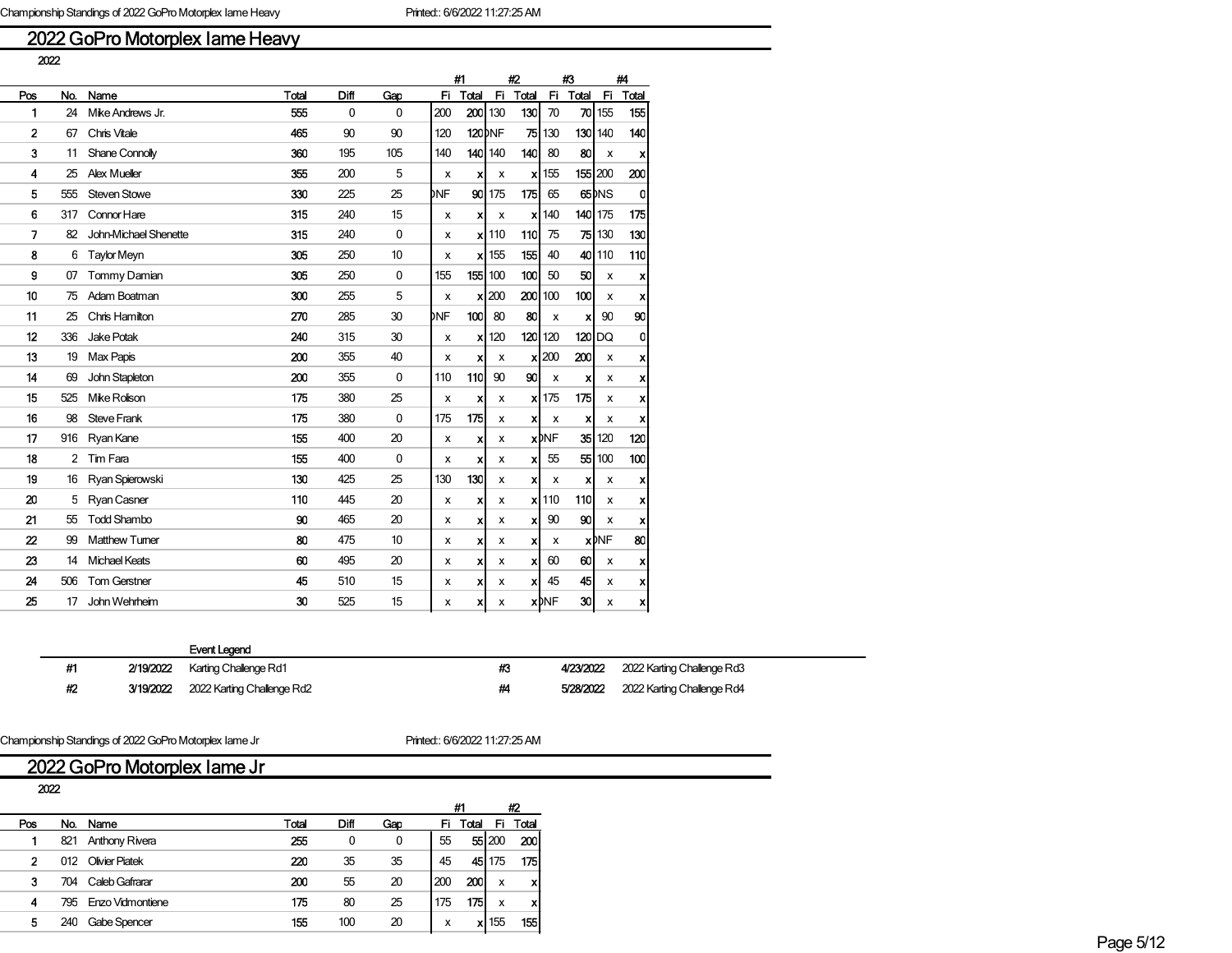| 6  | 723 | Emesto Rivera             | 155 | 100 | 0  | 155 | 155 | x | x                         |  |
|----|-----|---------------------------|-----|-----|----|-----|-----|---|---------------------------|--|
| 7  | 755 | Leonardo Escorpioni       | 140 | 115 | 15 | 140 | 140 | x | $\boldsymbol{x}$          |  |
| 8  | 759 | Max Garcia                | 130 | 125 | 10 | 130 | 130 | x | $\boldsymbol{x}$          |  |
| 9  | 778 | Julian DaCosta            | 120 | 135 | 10 | 120 | 120 | x | x                         |  |
| 10 | 86  | Joao Vergara              | 110 | 145 | 10 | 110 | 110 | x | x                         |  |
| 11 | 796 | Diego Ardiles             | 100 | 155 | 10 | 100 | 100 | x | x                         |  |
| 12 | 719 | <b>Christian Cameron</b>  | 90  | 165 | 10 | 90  | 90  | x | x                         |  |
| 13 | 763 | G3 Argyros                | 80  | 175 | 10 | 80  | 80  | x | x                         |  |
| 14 | 828 | Emma Scarbrough           | 75  | 180 | 5  | 75  | 75  | x | x                         |  |
| 15 | 764 | Cooper Beasley            | 70  | 185 | 5  | 70  | 70  | x | $\boldsymbol{x}$          |  |
| 16 | 733 | Max Taylor                | 65  | 190 | 5  | 65  | 65  | x | $\boldsymbol{\mathsf{x}}$ |  |
| 17 | 827 | <b>Alexander Chartier</b> | 60  | 195 | 5  | 60  | 60  | x | $\boldsymbol{x}$          |  |
| 18 | 715 | Gavin Whitt               | 50  | 205 | 10 | 50  | 50  | x | x                         |  |
| 19 | 830 | Gabrielle DaCosta         | 40  | 215 | 10 | 40  | 40  | x | x                         |  |
| 20 | 721 | Alejandro Wall            | 35  | 220 | 5  | 35  | 35  | x | x                         |  |
| 21 | 750 | ayden Ingrathe            | 30  | 225 | 5  | DNF | 30  | x | x                         |  |
| 22 | 712 | Alexander Bowen           | 28  | 227 | 2  | DNF | 28  | x | x                         |  |
| 23 | 8   | <b>Adam Brickley</b>      | 26  | 229 | 2  | DNF | 26  | x | x                         |  |
| 24 | 29  | <b>Hudson Schwartz</b>    | 24  | 231 | 2  | DNF | 24  | x | $\boldsymbol{x}$          |  |
| 25 | 732 | Lorenzo Castillo          | 0   | 255 | 24 | DQ  | 0   | x | xl                        |  |

#1 4/23/2022 2022 Karting Challenge Rd3 #2 5/28/2022 2022 Karting Challenge Rd4

Championship Standings of 2022 GoPro Motorplex Iame Sr **Printed:: 6/6/2022 11:27:25 AM** 

# 2022 GoPro Motorplex Iame Sr

|     | 2022 |                     |       |      |                 |                           |          |                               |                |              |          |                           |       |
|-----|------|---------------------|-------|------|-----------------|---------------------------|----------|-------------------------------|----------------|--------------|----------|---------------------------|-------|
|     |      |                     |       |      |                 |                           | #1       |                               | #2             | #3           |          |                           | #4    |
| Pos |      | No. Name            | Total | Diff | Gap             |                           | Fi Total | - Fi                          | Total Fi       |              | Total Fi |                           | Total |
|     |      | 325 Brian Boly      | 503   | 0    | 0               | 155                       |          | <b>155 1</b> 75               | <b>175</b> DNF |              |          | $18$ 155                  | 155   |
|     |      | 122 Will Robusto    | 475   | 28   | 28              | 130                       |          | 130 200                       | 200            | 55           | 55       | 90                        | 90    |
| 3   |      | 307 Cade Downes     | 475   | 28   | 0               | 175                       |          | 175 140                       | <b>140</b> DNF |              |          | 20 140                    | 140   |
|     |      | 369 Blake Hunt      | 350   | 153  | 125             | $\boldsymbol{\mathsf{x}}$ |          | $x$ 130                       | 130            | 90           |          | 90 130                    | 130   |
|     |      | 317 Dalton Hanes    | 335   | 168  | 15              | $\boldsymbol{\mathsf{x}}$ |          | <b>x</b> DNF                  |                | 40 120       |          | $120$ 175                 | 175   |
| 6   | 327  | Josh Ward           | 305   | 198  | 30              | 90                        | 90       | 75                            | 75             | 60           | 60       | 80                        | -80   |
|     |      | 384 Sutter Gabel    | 300   | 203  | 5               | x                         |          | $\boldsymbol{\mathsf{x}}$ 120 | 120            | 80           |          | 80 100                    | 100   |
|     |      | 248 Aiden Hatcher   | 290   | 213  | 10 <sup>°</sup> | 110                       |          | 110 110                       | 110 70         |              | 끼        | $\boldsymbol{\mathsf{x}}$ | X     |
| g   |      | 90 Anthony Malugani | 285   | 218  | 5               | 80                        | 80       | 80                            | 80             | 65           |          | 65 DNF                    | 60    |
| 10  |      | 16 Kristin Rheaume  | 230   | 273  | 55              | 140                       | 140      | 90                            | 90             | X            | хI       | X                         | x     |
| 11  |      | 282 Daniel Perez    | 228   | 275  | $\overline{2}$  | x                         |          | x                             | x              | 28           |          | 28 200                    | 200   |
| 12  |      | 573 Zac Brown       | 216   | 287  | 12              | 65                        | 65       | 60                            | 60             | 26           | 26       | 65                        | 65    |
| 13  |      | 1 Ryan Norberg      | 200   | 303  | 16              | x                         |          | x                             |                | $x$  200     | 200      | x                         | X     |
| 14  |      | 316 Hayden Jones    | 200   | 303  | 0               | 200                       | 200      | X                             | XI.            | X            | хI       | x                         | ×     |
| 15  |      | 282 Danny Perez     | 200   | 303  | $\mathbf 0$     | 100                       |          | $100$ 100                     | 100            | $\mathbf{x}$ | хI       | $\boldsymbol{\mathsf{X}}$ | X     |
| 16  |      | 364 Nick Losito     | 195   | 308  | 5               | X                         |          | x                             |                | $x$ 75       |          | 75 120                    | 120   |
| 17  |      | 29 Austin Garrison  | 175   | 328  | 20              | х                         |          | x                             |                | $x$ 175      | 175      | x                         | хI    |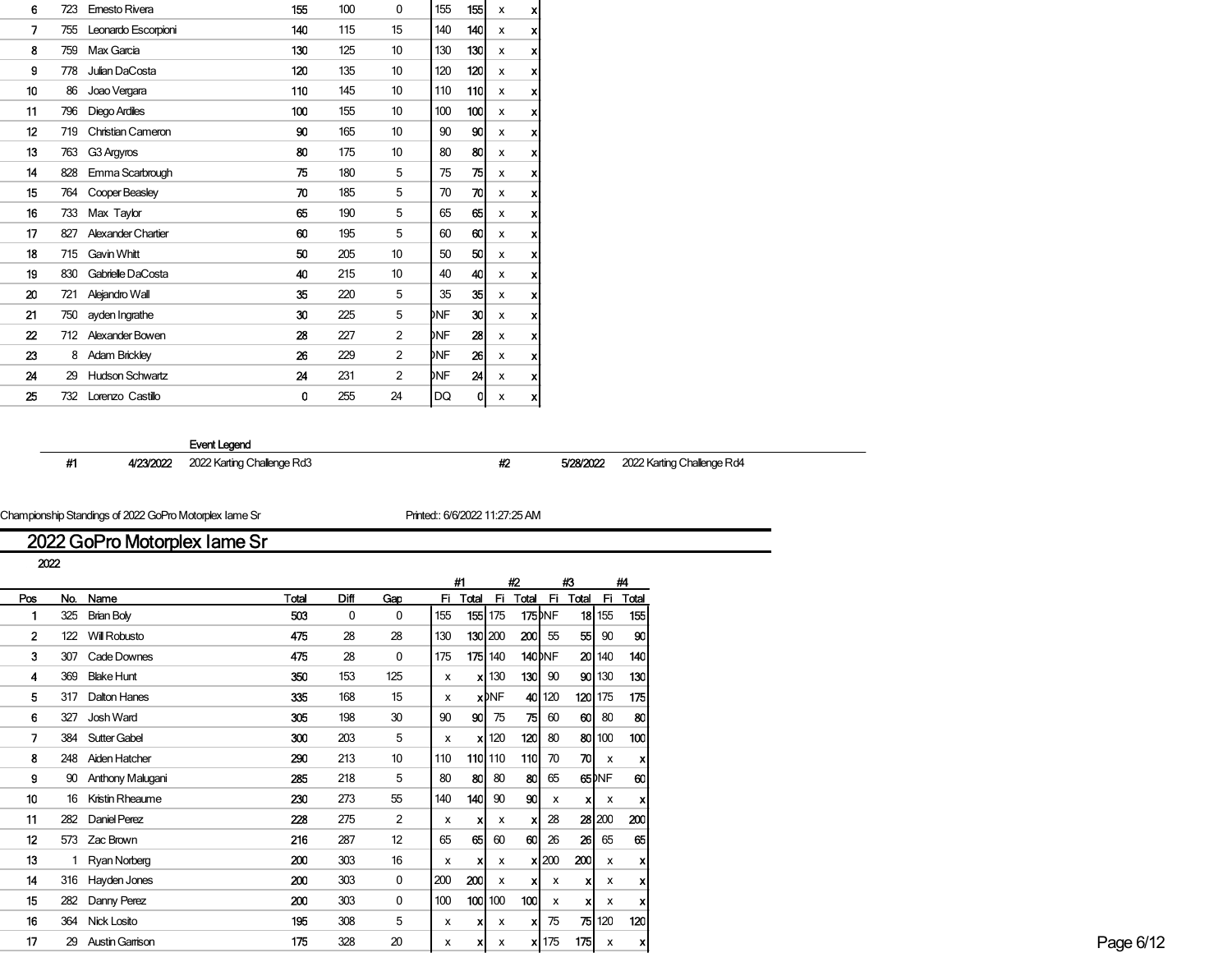| 18               | 353 | Ryan Raffa             | 155              | 348 | 20             | x   | X                         | x                        | xl                        | 155          | 155              | x   | ×                |
|------------------|-----|------------------------|------------------|-----|----------------|-----|---------------------------|--------------------------|---------------------------|--------------|------------------|-----|------------------|
| 19               | 919 | Jake Walker            | 155              | 348 | 0              | x   | x                         | 155                      | 155                       | x            | x                | x   | $\boldsymbol{x}$ |
| 20               | 383 | Nathaniel Cicero       | 140              | 363 | 15             | x   | x                         | x                        | xl                        | 140          | 140              | x   | X                |
| 21               | 311 | Donovan Bonilla        | 130              | 373 | 10             | x   | x                         | x                        | xl                        | 130          | 130              | x   | x                |
| $\boldsymbol{z}$ | 107 | Keith Wittmer          | 125              | 378 | 5              | x   |                           | <b>x</b> <sub>DNF</sub>  | 55                        | х            | X                | 70  | 70               |
| 23               | 382 | Terrin Odom            | 120              | 383 | 5              | 120 | 120                       | x                        | $\boldsymbol{\mathsf{x}}$ | х            | x                | х   | x                |
| 24               | 333 | J.P. Mangrum           | 115              | 388 | 5              | DNF | 50                        | 65                       | 65                        | x            | X                | x   | ×                |
| 25               | 515 | Alex Murray            | 110              | 393 | 5              | x   | x                         | x                        | $\boldsymbol{\mathsf{x}}$ | x            | x                | 110 | 110              |
| 26               | 371 | Paul Bocuse            | 110              | 393 | 0              | x   | x                         | x                        |                           | $x$   110    | 110              | X   | x                |
| 27               | 340 | Leonardo Olivera       | 105              | 398 | 5              | x   | x                         | x                        | $\boldsymbol{\mathsf{x}}$ | 30           | 30               | 75  | 75               |
| 28               | 916 | Ryan Kane              | 100              | 403 | 5              | 55  |                           | 55 <sup>bNF</sup>        | 45                        | x            | x                | x   | x                |
| 29               | 374 | Aidan Fox              | 100              | 403 | 0              | x   | $\boldsymbol{\mathsf{x}}$ | x                        | xl                        | 100          | 100              | x   | x                |
| 30               | 30  | John Davis             | 75               | 428 | 25             | 75  | 75                        | x                        | x                         | x            | X                | х   | x                |
| 31               | 74  | Mason Kimball          | 70               | 433 | 5              | x   | x                         | 70                       | 70                        | x            | x                | х   | x                |
| 32               | 75  | Adam Boatman           | 70               | 433 | 0              | 70  | 70                        | х                        | $\boldsymbol{\mathsf{x}}$ | х            | X                | х   | ×                |
| 33               | 82  | John-Michael Shenette  | 60               | 443 | 10             | 60  | 60                        | x                        | $\boldsymbol{\mathsf{x}}$ | х            | X                | x   | ×                |
| 34               | 16x | Nicholas Terlecki      | 50               | 453 | 10             | x   |                           | <b>x</b> <sub>DNF</sub>  | 50                        | X            | x                | x   | x                |
| 35               | 33  | <b>Tyler Wettengel</b> | 50               | 453 | $\mathbf 0$    | x   | x                         | x                        | x                         | 50           | 50               | x   | x                |
| 36               | 30  | John Austin Davis      | 45               | 458 | 5              | x   |                           | <b>x</b> b <sub>NS</sub> | $\overline{0}$            | 45           | 45               | x   | $\boldsymbol{x}$ |
| 37               | 331 | Haopeng Zhang          | 40               | 463 | 5              | x   | $\boldsymbol{\mathsf{x}}$ | x                        | $\boldsymbol{\mathsf{x}}$ | 40           | 40               | x   | x                |
| 38               | 92  | Jonathan Stewart       | 35               | 468 | 5              | x   | x                         | x                        | x                         | 35           | 35               | x   | x                |
| 39               | 111 | <b>Lindsey Trausch</b> | 24               | 479 | 11             | x   | x                         | x                        | x                         | 24           | 24               | x   | x                |
| 40               | 333 | Jack Jeffers           | $\boldsymbol{z}$ | 481 | 2              | x   | x                         | x                        |                           | <b>x</b> DNF | $\boldsymbol{z}$ | x   | ×                |
| 41               | 318 | <b>Justin Adakonis</b> | 16               | 487 | 6              | x   | x                         | x                        |                           | <b>x</b> MF  | 16               | x   | ×                |
| 42               | 335 | <b>Weston Duechak</b>  | 14               | 489 | $\overline{c}$ | х   | x                         | x                        |                           | <b>x</b> DNF | 14               | х   | x                |
| 43               | 915 | Lydia Small            | 12               | 491 | 2              | x   | x                         | x                        |                           | <b>x</b> DNF | 12               | x   | ×                |
|                  |     |                        |                  |     |                |     |                           |                          |                           |              |                  |     |                  |

| -#1  | 2/19/2022 Karting Challenge Rd1      | 43 | 4/23/2022 2022 Karting Challenge Rd3 |
|------|--------------------------------------|----|--------------------------------------|
| - 42 | 3/19/2022 2022 Karting Challenge Rd2 |    | 5/28/2022 2022 Karting Challenge Rd4 |

Championship Standings of 2022 GoPro Motorplex KA100 Jr Printed:: 6/6/2022 11:27:25 AM

# 2022 GoPro Motorplex KA100 Jr

| 2022 |                    |       |              |     |                           |          |              |         |        |                 |                 |            |
|------|--------------------|-------|--------------|-----|---------------------------|----------|--------------|---------|--------|-----------------|-----------------|------------|
|      |                    |       |              |     |                           | #1       | #2           |         |        | #3              |                 | #4         |
| Pos  | No. Name           | Total | <b>Diff</b>  | Gap |                           | Fi Total | -FL          | Total   | -Fi    | Total           | - Fi            | Total      |
|      | 816 Mason Walters  | 655   | $\mathbf{0}$ | 0   | 175                       |          | 175 200      | 200 140 |        | <b>140 1</b> 40 |                 | 140        |
|      | 811 Adam Brickley  | 620   | 35           | 35  | 200                       |          | $200$ 175    | 175     | 45     |                 | 45 200          | <b>200</b> |
|      | 846 Wesley Gundler | 595   | 60           | 25  | 155                       |          | 155 155      | 155 175 |        | 175 110         |                 | 110        |
|      | 5 Davin Roberts    | 390   | 265          | 205 | 130                       | 130      | 50           | 50      | 90     |                 | 90 120          | 120        |
|      | 833 Max Taylor     | 370   | 285          | 20  | $\boldsymbol{\mathsf{x}}$ |          | <b>x</b> 140 | 140 100 |        | 100 130         |                 | 130        |
|      | 877 Spencer Conrad | 340   | 315          | 30  | $\boldsymbol{\mathsf{x}}$ |          | 45           |         | 45 120 | $120$ 175       |                 | 175 I      |
|      | 805 Olivier Piatek | 325   | 330          | 15  | 140                       |          | 140 110      | 110)NF  |        |                 | 0 <sup>75</sup> | 75 I       |
| 8.   | 427 Ayden Young    | 290   | 365          | 35  | 55                        | 55       | 80           | -80     | 55     |                 | 55 100          | 100        |
| 9.   | 4 Jacob Williams   | 271   | 384          | 19  | 120                       |          | 120) NF      | 35      | 26     | 26              | 90              | 90         |
| 10   | 20 Mason Cantrell  | 245   | 410          | 26  | 70                        | 701      | 60           | 60      | 65     | 65              | 50              | 50         |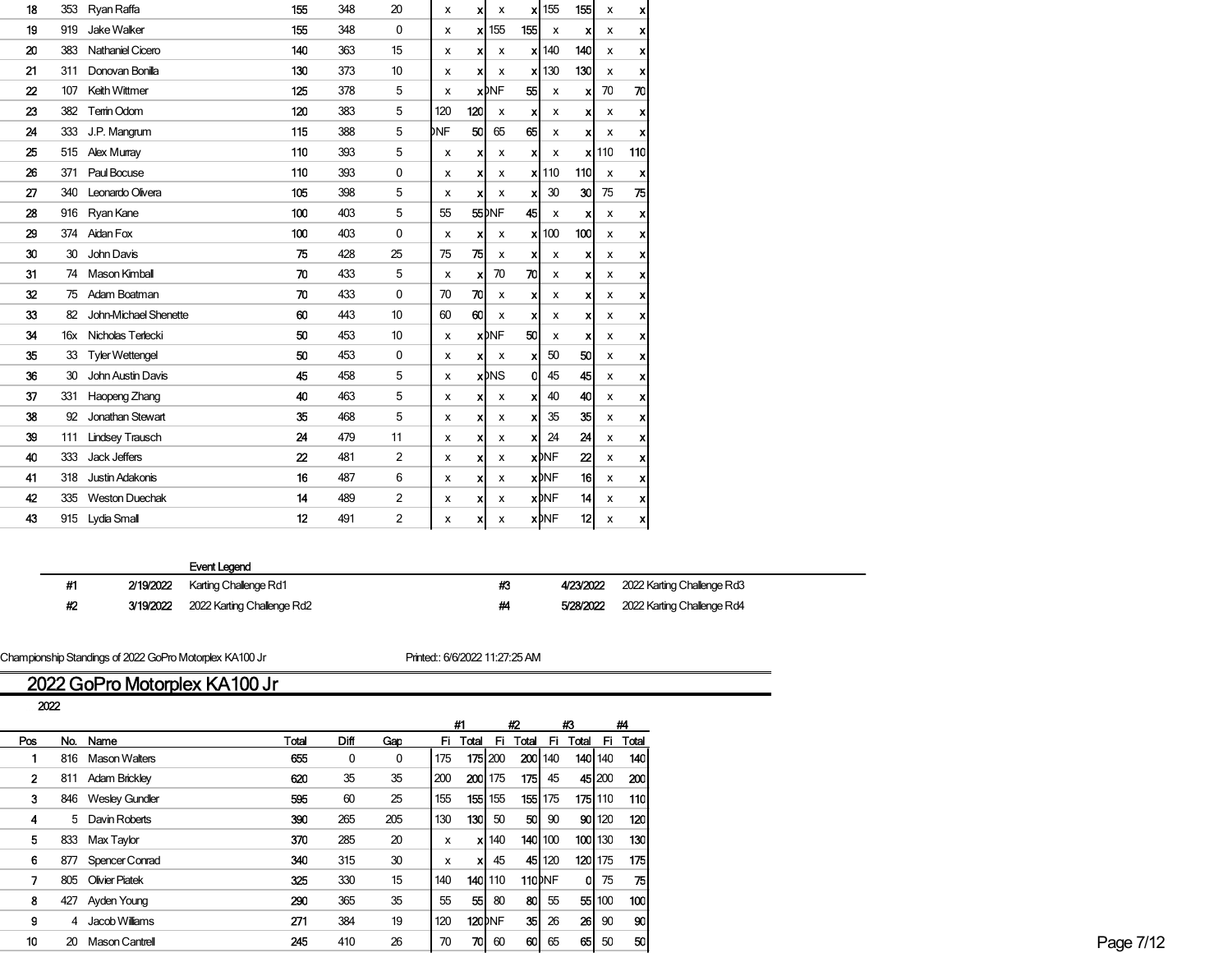| 11 | 282 | Ayden Patty               | 245 | 410 | 0  | 65  | 65  | 130               | 130 | 50          | 50           | x                       | X                         |
|----|-----|---------------------------|-----|-----|----|-----|-----|-------------------|-----|-------------|--------------|-------------------------|---------------------------|
| 12 | 228 | CJ Bowman                 | 230 | 425 | 15 | 80  | 80  | 70                | 70  | х           | x            | 80                      | 80                        |
| 13 | 821 | <b>Anthony Rivera</b>     | 215 | 440 | 15 | X   |     | $x$ <sub>MS</sub> | 0   | 60          | 60           | 155                     | 155                       |
| 14 | 823 | Caleb Gafrarar            | 200 | 455 | 15 | x   | X   | x                 |     | $x$  200    | 200          | X                       | X                         |
| 15 | 623 | James Newell              | 200 | 455 | 0  | 100 | 100 | x                 | x   | 35          | 35           | 65                      | 65                        |
| 16 | 308 | <b>Hailey Donelson</b>    | 187 | 468 | 13 | 50  | 50  | 90                | 90  | 12          |              | 12 <sup>DNF</sup>       | 35                        |
| 17 | 824 | <b>Emesto Rivera</b>      | 155 | 500 | 32 | X   | X   | x                 | xl  | 155         | 155          | X                       | $\boldsymbol{\mathsf{x}}$ |
| 18 | 885 | Beckham Toupikov          | 130 | 525 | 25 | X   | X   | X                 | x   | 130         | 130          | x                       | X                         |
| 19 | 801 | Lucas Szabo               | 120 | 535 | 10 | X   | x   | 120               | 120 | X           | X            | x                       | X                         |
| 20 | 837 | <b>Michael Leavitt</b>    | 120 | 535 | 0  | 45  | 45  | 75                | 75  | X           | X            | x                       | X                         |
| 21 | 29  | <b>Hudson Schwartz</b>    | 110 | 545 | 10 | x   | X   | x                 | x   | 110         | 110          | x                       | X                         |
| 22 | 850 | <b>Austin Olds</b>        | 110 | 545 | 0  | 110 | 110 | x                 | X   | x           | x            | x                       | X                         |
| 23 | 824 | Sam Avrutsky              | 100 | 555 | 10 | x   | x   | 100               | 100 | x           | x            | x                       | X                         |
| 24 | 46  | Addison Ianniello         | 90  | 565 | 10 | 90  | 90  | X                 | X   | X           | x            | X                       | X                         |
| 25 | 240 | Gabe Spencer              | 86  | 569 | 4  | x   | X   | x                 | X   | 16          | 16           | 70                      | 70                        |
| 26 | 818 | Emma Scarbrough           | 80  | 575 | 6  | x   | X   | x                 | X   | 80          | 80           | x                       | X                         |
| 27 | 827 | <b>Alexander Chartier</b> | 75  | 580 | 5  | x   | X   | x                 | X   | 75          | 75           | x                       | X                         |
| 28 | 884 | <b>Charlie Stines</b>     | 75  | 580 | 0  | 75  | 75  | x                 | X   | x           | X            | x                       | X                         |
| 29 | 778 | Julian DaCosta            | 70  | 585 | 5  | X   | X   | X                 | X   | 70          | 70           | x                       | $\boldsymbol{\mathsf{x}}$ |
| 30 | 07  | Hayden Kasmen             | 69  | 586 | 1  | x   | X   | 55                | 55  | 14          | 14           | x                       | $\boldsymbol{x}$          |
| 31 | 41  | <b>Spencer Mast</b>       | 66  | 589 | 3  | x   | X   | X                 | X   | 6           | 6            | 60                      | 60                        |
| 32 | 212 | <b>Bennett Hayes</b>      | 65  | 590 | 1  | x   | X   | 65                | 65  | x           | X            | x                       | X                         |
| 33 | 021 | <b>Hudson Brown</b>       | 60  | 595 | 5  | 60  | 60  | x                 | x   | x           | ×            | x                       | x                         |
| 34 | 14  | <b>Vincent Capitillo</b>  | 57  | 598 | 3  | X   | X   | x                 | X   | 2           | $\mathbf{2}$ | 55                      | 55                        |
| 35 | 49  | Ryan Wyhoon               | 45  | 610 | 12 | x   | X   | x                 | X   | X           | x            | 45                      | 45                        |
| 36 | 358 | Nathan Guerreiro          | 40  | 615 | 5  | X   | X   | x                 | X   | X           |              | <b>x</b> <sub>DNF</sub> | 40                        |
| 37 | 859 | Max Garcia                | 40  | 615 | 0  | x   | X   | X                 | x   | 40          | 40           | x                       | x                         |
| 38 | 820 | Mekhi Winfrey             | 40  | 615 | 0  | x   | X   | 40                | 40  | 0           | 0            | x                       | X                         |
| 39 | 94  | Hayden Wise               | 30  | 625 | 10 | x   | X   | x                 | X   | 30          | 30           | x                       | X                         |
| 40 | 869 | Jake James                | 28  | 627 | 2  | X   | x   | x                 | X   | 28          | 28           | x                       | X                         |
| 41 | 224 | Samuel Aurutoky           | 24  | 631 | 4  | X   | X   | x                 | X   | 24          | 24           | x                       | X                         |
| 42 | 830 | Gabrielle DaCosta         | 22  | 633 | 2  | X   | x   | x                 | x   | 22          | 22           | x                       | X                         |
| 43 | 719 | Christian Cameron         | 20  | 635 | 2  | x   | X   | X                 | x   | 20          | 20           | x                       | $\boldsymbol{x}$          |
| 44 | 729 | Aidan Lourenco            | 18  | 637 | 2  | x   | X   | x                 | x   | 18          | 18           | x                       | X                         |
| 45 | 96  | Kolin Kiefer              | 10  | 645 | 8  | x   | X   | x                 | x   | 10          | 10           | x                       | X                         |
| 46 | 896 | Jackson Wolny             | 8   | 647 | 2  | x   | x   | x                 | X   | 8           | 8            | x                       | X                         |
| 47 | 18  | Peyton Bridges            | 4   | 651 | 4  | х   | x   | x                 | X   | 4           | 4            | х                       | X                         |
| 48 | 023 | Adam Wein                 | 0   | 655 | 4  | x   | x   | x                 |     | <b>x</b> MF | 0            | x                       | x                         |
|    |     |                           |     |     |    |     |     |                   |     |             |              |                         |                           |

|    |           | <b>Event Legend</b>             |
|----|-----------|---------------------------------|
| #1 |           | 2/19/2022 Karting Challenge Rd1 |
| #2 | 3/19/2022 | 2022 Karting Challenge Rd2      |

#3 4/23/2022 2022 Karting Challenge Rd3

ng Challenge Rd2 **2022 2022 Karting Challenge Rd4** 5/28/2022 2022 Karting Challenge Rd4

Championship Standings of 2022 GoPro Motorplex KA100 Sr Printed:: 6/6/2022 11:27:25 AM

# 2022 GoPro Motorplex KA100 Sr Page 8/12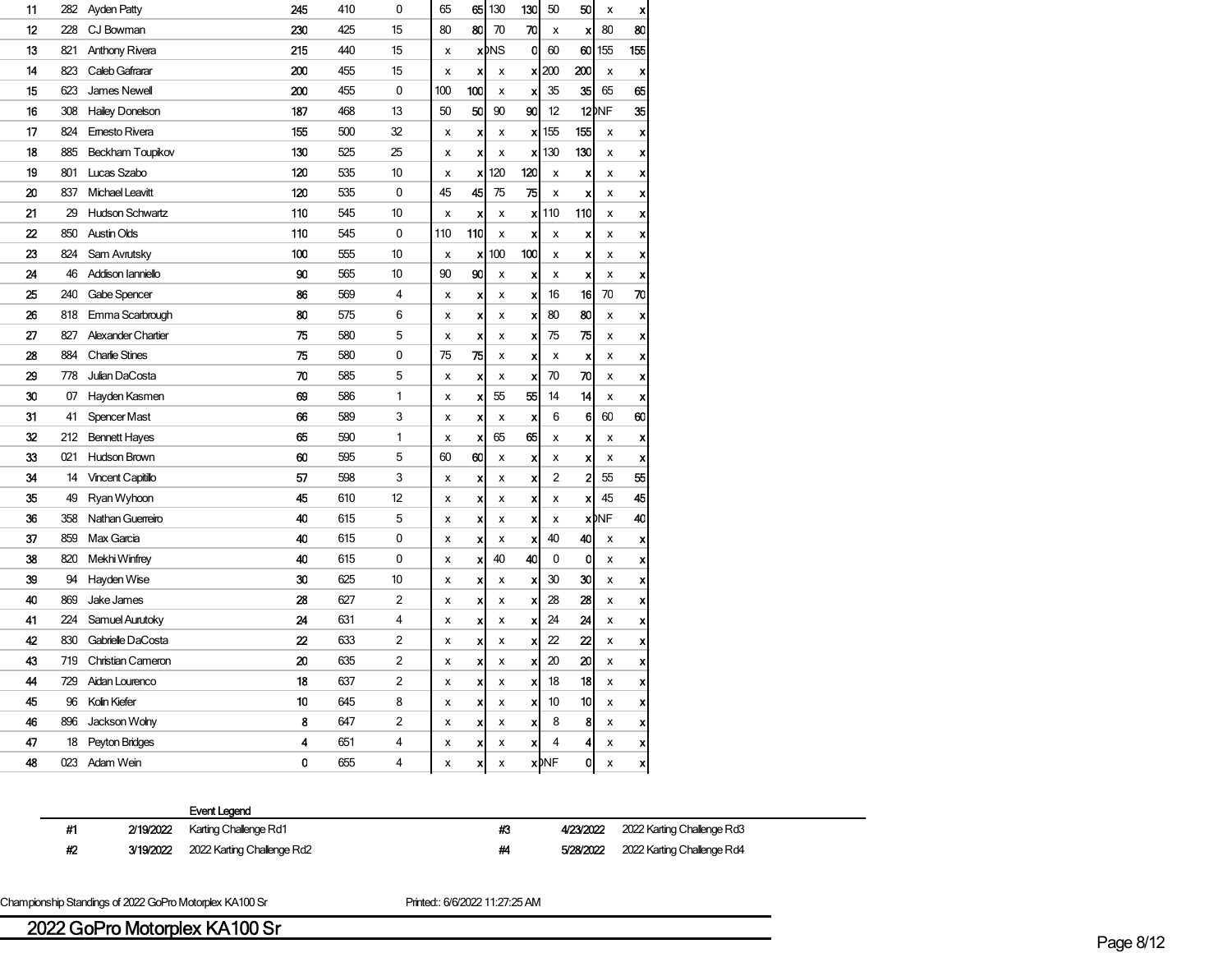2022

|     |     |                         |       | #1   |     | #2  |                | #3                 |                           | #4                |                  |                  |                  |
|-----|-----|-------------------------|-------|------|-----|-----|----------------|--------------------|---------------------------|-------------------|------------------|------------------|------------------|
| Pos | No. | Name                    | Total | Diff | Gap | Fi  | Total          | Fi                 | Total                     | Fi                | Total            | Fi               | Total            |
| 1   | 17  | <b>Dalton Hanes</b>     | 495   | 0    | 0   | x   |                | $x$ 200            | 200                       | 155               |                  | 155 140          | 140              |
| 2   | 990 | Aiden Levy              | 445   | 50   | 50  | х   | x              | 140                | 140                       | 130               |                  | 130 175          | 175              |
| 3   | 921 | Will Robusto            | 435   | 60   | 10  | 140 | 140            | 130                | 130                       | 45                | 45               | 120              | 120              |
| 4   | 930 | <b>Brooke Nachtmann</b> | 380   | 115  | 55  | 175 | 175            | 50                 |                           | 50 <sub>DNF</sub> | 0                | 155              | 155              |
| 5   | 1   | Dusty Davis             | 350   | 145  | 30  | x   | x              | 175                |                           | 175 175           | 175              | x                | X                |
| 6   | 913 | Westin Workman          | 340   | 155  | 10  | 200 | 200            | x                  | x                         | 140               | 140              | x                | x                |
| 7   | 992 | Mike McAndrews          | 280   | 215  | 60  | 40  | 40             | x                  | ×                         | 40                | 40               | 200              | 200              |
| 8   | 012 | Collin Hayes            | 261   | 234  | 19  | 155 | 155            | 26                 | 26                        | 80                | 80               | x                | X                |
| 9   | 987 | Jack Bierman            | 250   | 245  | 11  | 45  | 45             | 75                 | 75                        | 20                | 20               | 110              | 110              |
| 10  | 919 | <b>Jake Walker</b>      | 240   | 255  | 10  | 130 | 130            | 110                | 110                       | x                 | x                | x                | x                |
| 11  | 883 | Grayson Upchurch III    | 235   | 260  | 5   | 90  | 90             | 30                 | 30                        | 35                | 35               | 80               | 80               |
| 12  | 18  | <b>Talan Drake</b>      | 230   | 265  | 5   | 120 | 120            | 65                 | 65                        | x                 | x                | 45               | 45               |
| 13  | 911 | <b>Alex Murray</b>      | 220   | 275  | 10  | 65  | 65             | 35                 | 35                        | 120               | 120              | x                | X                |
| 14  | 98  | Zack Frank              | 210   | 285  | 10  | 80  | 80             | 80                 | 80                        | 50                | 50               | х                | x                |
| 15  | 906 | <b>Byron Daley</b>      | 209   | 286  | 1   | DNF | 4              | 70                 | 70                        | 65                | 65               | 70               | 70               |
| 16  | 941 | Emory Lyda              | 207   | 288  | 2   | х   | X              | 120                |                           | 120 NF            | 12               | 75               | 75               |
| 17  | 917 | Seth Stowe              | 201   | 294  | 6   | 50  | 50             | 60                 | 60                        | 26                | 26               | 65               | 65               |
| 18  | 983 | Pauly Massimino         | 200   | 295  | 1   | x   | x              | x                  |                           | $x$   200         | 200              | x                | x                |
| 19  | 28  | Alex Delemo III         | 186   | 309  | 14  | х   | X              | 90                 |                           | 90 <sub>DNF</sub> | 6                | 90               | 90               |
| 20  | 382 | Temin Odom              | 170   | 325  | 16  | 70  | 70             | 100                | 100                       | х                 | x                | х                | x                |
| 21  | 812 | <b>Gray Leadbetter</b>  | 155   | 340  | 15  | x   | x              | 155                | 155                       | x                 | x                | x                | x                |
| 22  | 950 | Carter Beegle           | 134   | 361  | 21  | 55  | 55             | 45                 |                           | 45 <sub>DNF</sub> |                  | 8 <sub>DNF</sub> | 26               |
| 23  | 10  | Andrew Bujdoso          | 130   | 365  | 4   | x   | X              | x                  | x                         | x                 |                  | $\mathsf{x}$ 130 | 130              |
| 24  | 181 | Jacob Schneider         | 114   | 381  | 16  | 100 |                | 100 <sub>DNF</sub> |                           | 4 <sub>DNF</sub>  | 10               | x                | x                |
| 25  | 993 | Vance Bowersock         | 114   | 381  | 0   | 18  | 18             | 22                 | 22                        | 14                | 14               | 60               | 60               |
| 26  | 943 | Gia Cicero              | 110   | 385  | 4   | х   | X              | x                  | x                         | 110               | 110              | х                | x                |
| 27  | 83  | James Bird              | 110   | 385  | 0   | 110 | 110            | x                  | x                         | х                 | x                | x                | X                |
| 28  | 903 | <b>Aiden Hatcher</b>    | 100   | 395  | 10  | х   | X              | x                  | x                         | x                 | x                | 100              | 100              |
| 29  | 916 | <b>Alex Stanfield</b>   | 100   | 395  | 0   | x   | x              | x                  | x                         | 100               | 100              | x                | x                |
| 30  | 927 | Chase Hand              | 90    | 405  | 10  | х   | X              | x                  | x                         | 90                | 90               | x                | X                |
| 31  | 644 | Liam Kelly              | 87    | 408  | 3   | DNF | $\overline{a}$ | 55                 | 55                        | х                 | x                | 30               | 30               |
| 32  | 5   | Ryan Casner             | 85    | 410  | 2   | 28  |                | <b>28</b> DNF      | 2                         | x                 | x                | 55               | 55               |
| 33  | 64  | Nick Losito             | 85    | 410  | 0   | 75  | 75             | 10                 | 10                        | x                 | x                | x                | X                |
| 34  | 69  | Nathan Martin           | 82    | 413  | 3   | 20  | 20             | 40                 | 40                        | 22                | $\boldsymbol{z}$ | х                | X                |
| 35  | 982 | Josh Holz               | 75    | 420  | 7   | x   | X              | x                  | x                         | 75                | 75               | x                | X                |
| 36  | 929 | Drew James              | 70    | 425  | 5   | x   | x              | x                  | x                         | 70                | 70               | х                | X                |
| 37  | 147 | Jacob Hughes            | 63    | 432  | 7   | 35  | 35             | x                  | X                         | 28                | 28               | x                | X                |
| 38  | 71  | Abbie Adams             | 62    | 433  | 1   | 30  | 30             | 28                 |                           | <b>28 INF</b>     | $\vert$          | x                | X                |
| 39  | 925 | Alex Dancho             | 60    | 435  | 2   | x   | x              | x                  | $\boldsymbol{x}$          | 60                | 60               | x                | X                |
| 40  | 924 | James Overbeck          | 60    | 435  | 0   | 60  | 60             | x                  | $\boldsymbol{\mathsf{x}}$ | х                 | x                | x                | X                |
| 41  | 0   | Jack Sparrow            | 60    | 435  | 0   | 14  |                | $14$ <sub>MF</sub> |                           | 6 <sub>DNE</sub>  | $\mathbf 0$      | 40               | 40               |
| 42  | 920 | Cedrik Lupien           | 55    | 440  | 5   | х   | x              | x                  | x                         | 55                | 55               | х                | x                |
| 43  | 46  | <b>Bryan Danieli</b>    | 50    | 445  | 5   | х   | ×              | x                  | x                         | х                 | x                | 50               | 50               |
| 44  | 903 | <b>Tanner Bunney</b>    | 42    | 453  | 8   | 10  | 10             | 14                 | 14                        | 18                | 18               | x                | $\boldsymbol{x}$ |
|     |     |                         |       |      |     |     |                |                    |                           |                   |                  |                  |                  |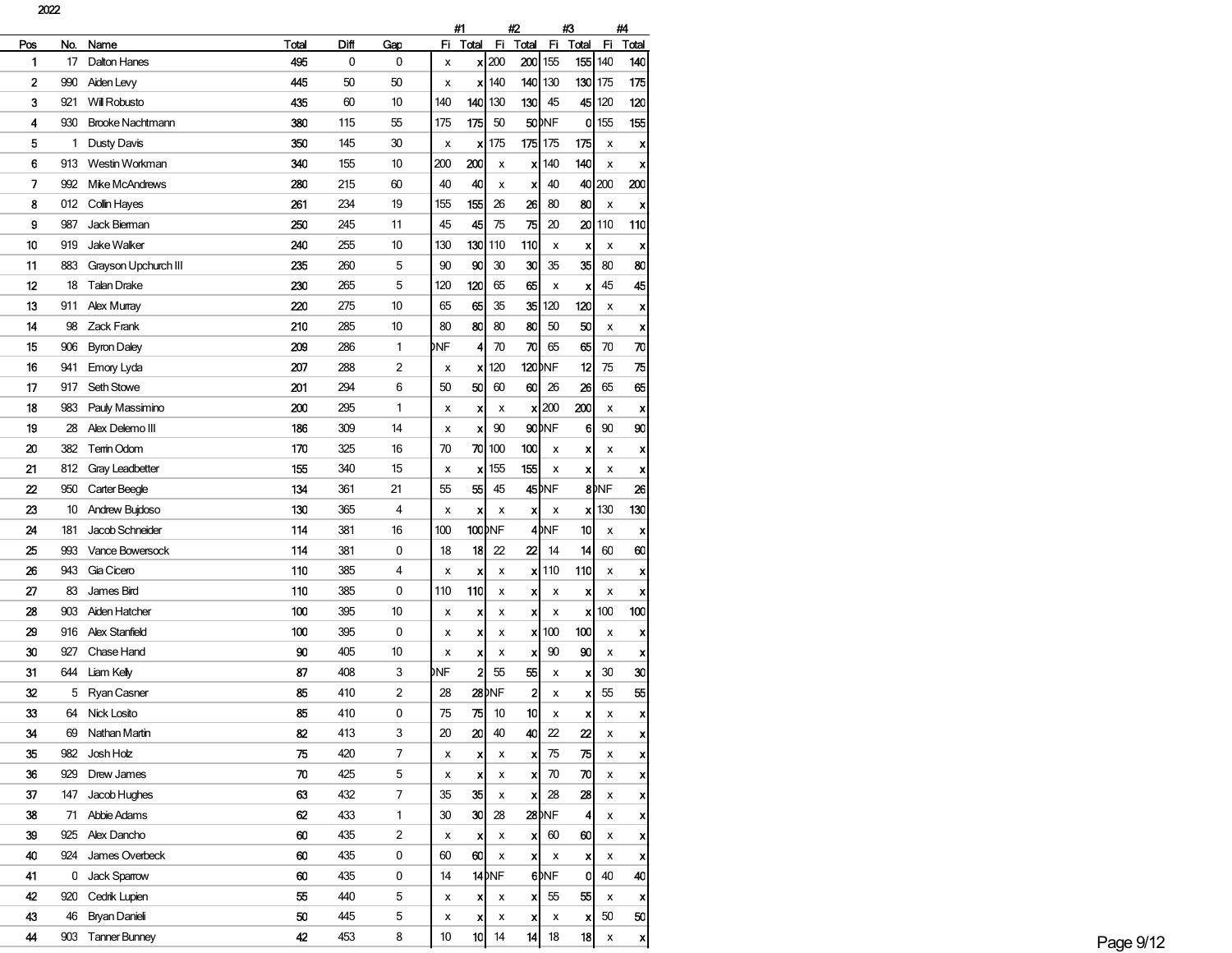| 45 | 72  | Jenson Wagner          | 41 | 454 | 1              | DNF                       | 6l               | X                  | xl | X                   | xl              | 35                        | 35 |
|----|-----|------------------------|----|-----|----------------|---------------------------|------------------|--------------------|----|---------------------|-----------------|---------------------------|----|
| 46 | 29  | Anthony Lam            | 40 | 455 | 1              | 12                        | 12               | X                  | xl | x                   | xl              | 28                        | 28 |
| 47 | 16  | John Balen             | 36 | 459 | 4              | 22                        | $\boldsymbol{z}$ | 12                 |    | $12$ <sub>DNF</sub> | $\overline{2}$  | $\boldsymbol{\mathsf{x}}$ | x  |
| 48 | 26  | <b>Martin Simeonov</b> | 34 | 461 | $\overline{2}$ | X                         | xl               | 18                 | 18 | 16                  | 16 <sup>1</sup> | X                         | X  |
| 49 |     | 33 Tyler Wettengel     | 30 | 465 | 4              | x                         | xl               | X                  | xl | 30                  | 30 <sup>1</sup> | $\boldsymbol{\mathsf{x}}$ | x  |
| 50 | 510 | Colin Teague           | 26 | 469 | 4              | 26                        |                  | 26 <sup>b</sup> NS | 01 | x                   | x               | $\boldsymbol{\mathsf{x}}$ | x  |
| 51 | 931 | <b>Trevor Watson</b>   | 24 | 471 | $\overline{2}$ | x                         | x                | x                  | xl | x                   |                 | <b>x</b> DNF              | 24 |
| 52 | 982 | <b>Brett Mitchell</b>  | 24 | 471 | 0              | x                         | xl               | X                  | xl | 24                  | 24              | X                         | x  |
| 53 | 297 | <b>Kiel Spaulding</b>  | 24 | 471 | 0              | x                         | x                | 24                 | 24 | X                   | x               | $\boldsymbol{\mathsf{x}}$ | x  |
| 54 | 379 | Camden Gruber          | 24 | 471 | $\mathbf{0}$   | 24                        | 24               | X                  | xl | x                   | xl              | X                         | x  |
| 55 | 948 | <b>Blaine Donahue</b>  | 20 | 475 | $\overline{4}$ | $\boldsymbol{\mathsf{x}}$ | X                | 20                 | 20 | X                   | x               | $\boldsymbol{\mathsf{x}}$ | x  |
| 56 | 133 | <b>Teodor Simeonov</b> | 16 | 479 | 4              | x                         | xl               | 16                 |    | $16$ <sub>NF</sub>  | 0               | X                         | x  |
| 57 | 110 | Giovanni Cardone       | 16 | 479 | 0              | 16                        | 16               | x                  | xl | x                   | x               | $\boldsymbol{\mathsf{x}}$ | x  |
| 58 | 824 | Harrison Browning      | 16 | 479 | 0              | 8                         | 81               | 8                  | 81 | X                   | x               | х                         | x  |
| 59 | 988 | Nicholas Terlecki      | 0  | 495 | 16             | X                         | xl               | X                  |    | <b>x</b> DNF        | O               | X                         | x  |
| 60 | 915 | Lydia Small            | 0  | 495 | 0              | x                         | xl               | x                  |    | <b>x</b> DNF        | 0               | x                         | X  |
|    |     |                        |    |     |                |                           |                  |                    |    |                     |                 |                           |    |

#2 3/19/2022 2022 Karting Challenge Rd2 **#4 5/28/2022** 2022 Karting Challenge Rd4

#1 2/19/2022 Karting Challenge Rd1 **#3 4/23/2022** 2022 Karting Challenge Rd3

Championship Standings of 2022 GoPro Motorplex Micro Swift Printed:: 6/6/2022 11:27:25 AM

## 2022 GoPro Motorplex Micro Swift

|              |     |                          |       |      |                 |                           | #1             |                           | #2         |                               | $\#3$                |                 | #4         |
|--------------|-----|--------------------------|-------|------|-----------------|---------------------------|----------------|---------------------------|------------|-------------------------------|----------------------|-----------------|------------|
| Pos          | No. | Name                     | Total | Diff | Gap             |                           | Fi Total       |                           |            |                               | Fi Total Fi Total Fi |                 | Total      |
|              |     | 48 Parker Ives           | 710   | 0    | 0               | 155                       |                | 155 200                   | 200 155    |                               |                      | $155 \mid 200$  | 200        |
| $\mathbf{2}$ |     | 3 Benjamin Bagwell       | 635   | 75   | 75              | 200                       |                | $200$ 130                 |            | $130$ 175                     |                      | $175$ 130       | 130        |
| 3            |     | 54 Cade Wolfe            | 560   | 150  | 75              | 175                       |                | 175 175                   | 175        | 90                            |                      | 90 120          | 120        |
| 4            |     | 36 Holden Myers          | 555   | 155  | 5               | 100                       |                | 100 140                   |            | 140 140                       |                      | <b>140 1</b> 75 | 175        |
| 5            | 89  | Joseph Saddington        | 485   | 225  | 70              | 140                       | <b>140</b> DNF |                           |            | $70$ 120                      | 120                  | 155             | 155        |
| 6            |     | 30 Maverick White        | 425   | 285  | 60              | 130                       |                | 130 120                   | <b>120</b> | 75                            |                      | 75 100          | 100        |
| 7            |     | 4 Bowen Greene           | 415   | 295  | 10 <sup>°</sup> | 120                       |                | $120$ 155                 | 155        | $\boldsymbol{\mathsf{x}}$     |                      | $x$ 140         | 140        |
| 8            |     | 112 Bryson Scales        | 375   | 335  | 40              | 110                       |                | 110 100                   |            | 100 DNF                       | 551                  | 110             | <b>110</b> |
| 9            |     | 88 Riley Dobbelaer       | 315   | 395  | 60              | 75                        | 75             | 90                        | 90         | 70                            | 70                   | 80              | 80         |
| 10           |     | 73 Jayden Bennett        | 290   | 420  | 25              | 90                        |                | 90 110                    | <b>110</b> | $\mathbf{x}$                  |                      | 90              | 90         |
| 11           |     | 14 Cameron Marsha        | 200   | 510  | 90              | $\boldsymbol{\mathsf{x}}$ |                | х                         |            | x 200                         | 200                  | x               |            |
| 12           |     | 41 Miles Lewis           | 140   | 570  | 60              | <b>DNF</b>                |                | 65DNF                     | 75 I       | x                             |                      | x               |            |
| 13           |     | 18 Benja Femandez        | 130   | 580  | 10              | X                         |                | x                         |            | $x$ 130                       | 130                  | x               |            |
| 14           |     | 19 Drew Walz             | 110   | 600  | 20              | х                         |                | x                         |            | $x$   110                     | 110                  | x               |            |
| 15           |     | 20 Antonio Pizzonia Neto | 100   | 610  | 10              | x                         |                | x                         |            | $\boldsymbol{\mathsf{x}}$ 100 | 100                  | х               |            |
| 16           |     | 75 Marco Sammut          | 80    | 630  | 20              | х                         |                | x                         |            | 80                            | 80                   | х               |            |
| 17           |     | 17 Daphne Cole           | 80    | 630  | 0               | x                         |                | 80                        | 80         | $\boldsymbol{\mathsf{x}}$     | x                    | x               |            |
| 18           |     | 25 Jr. Dowless           | 80    | 630  | 0               | 80                        | -80            | x                         |            | х                             |                      | x               |            |
| 19           |     | 22 Parker Stewart        | 75    | 635  | 5               | x                         |                | х                         | x          | x                             | x                    | 75              | 75         |
| 20           |     | 24 Austin Taylor         | 70    | 640  | 5               | DNF                       | 7이             | $\boldsymbol{\mathsf{x}}$ | x          | X                             | x                    | x               | x          |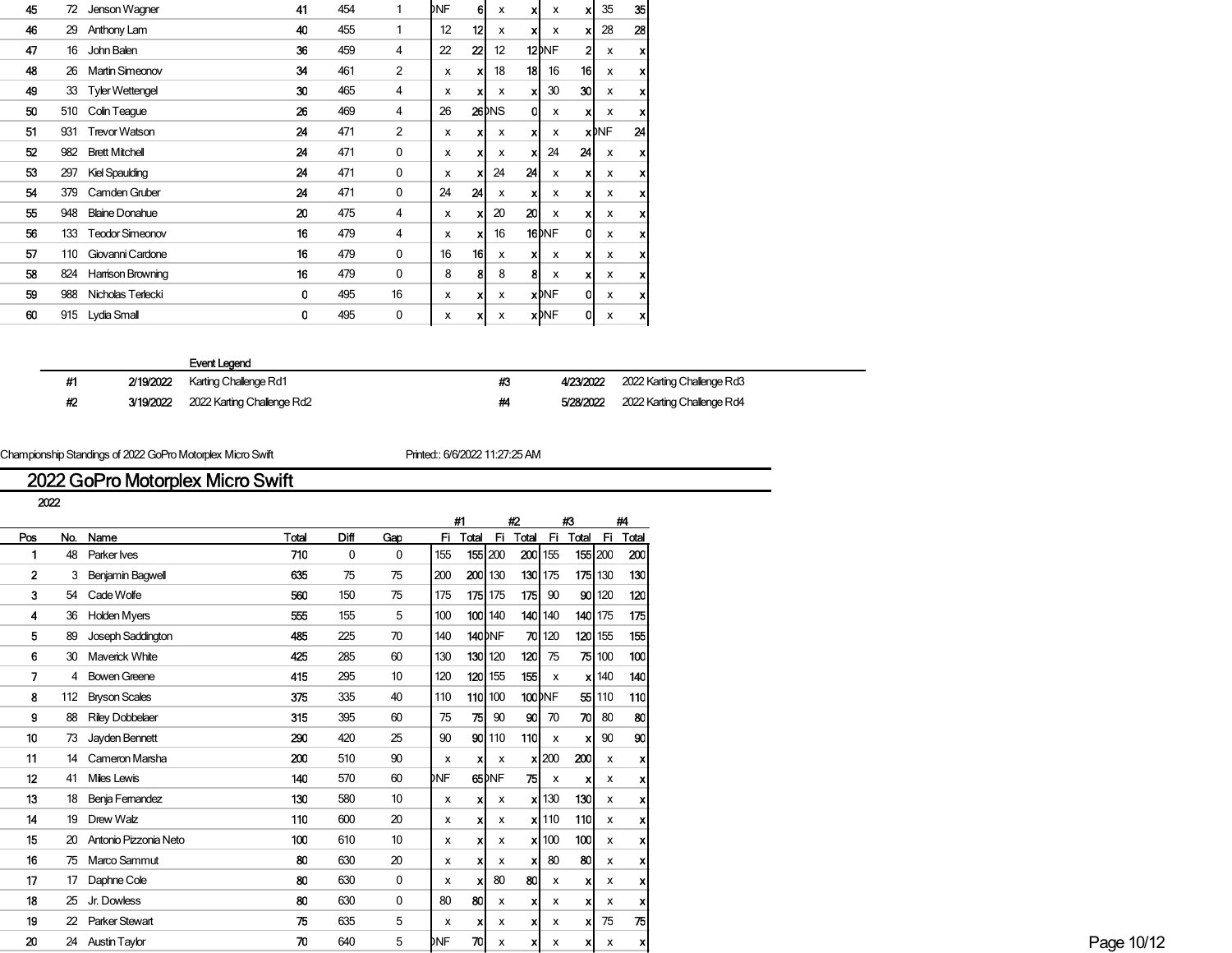| 21 | 29 | Christian Reiter      | 70 | 640 | 0 | x   | x  | x            | xl | x            | X  | 70 | 70 I |
|----|----|-----------------------|----|-----|---|-----|----|--------------|----|--------------|----|----|------|
| 22 | 42 | Pasha Ali             | 65 | 645 | 5 | x   | x  | x            |    | <b>x</b> DNF | 65 | x  | x    |
| 23 | 84 | Hudson Urlin          | 65 | 645 | 0 | x   |    | <b>x</b> DNF | 65 | x            | x  | x  | x    |
| 24 | 15 | <b>Wyatt Michel</b>   | 65 | 645 | 0 | x   | xı | x            | x  | x            | x  | 65 | 65   |
| 25 | 21 | <b>Isaac Carvalho</b> | 60 | 650 | 5 | x   | xl | x            |    | <b>x</b> DNF | 60 | x  | x    |
| 26 | 81 | Adam Durst            | 60 | 650 | 0 | DNF | 60 | x            | x  | x            | X  | x  | xl   |
|    |    |                       |    |     |   |     |    |              |    |              |    |    |      |

|    |           | Event Legend               |    |           |                            |
|----|-----------|----------------------------|----|-----------|----------------------------|
| #1 | 2/19/2022 | Karting Challenge Rd1      | #3 | 4/23/2022 | 2022 Karting Challenge Rd3 |
| #2 | 3/19/2022 | 2022 Karting Challenge Rd2 | ₩  | 5/28/2022 | 2022 Karting Challenge Rd4 |

Championship Standings of 2022 GoPro Motorplex Swift **Printed:**: 6/6/2022 11:27:25 AM

# 2022 GoPro Motorplex Swift

|                  | 2022 |                           |       |             |             |                           |                           |                           |                           |                  |                                     |                           |                           |
|------------------|------|---------------------------|-------|-------------|-------------|---------------------------|---------------------------|---------------------------|---------------------------|------------------|-------------------------------------|---------------------------|---------------------------|
|                  |      |                           |       |             |             |                           | #1                        |                           | #2                        |                  | $\boldsymbol{\mu}$                  |                           | #4                        |
| Pos              | No.  | Name                      | Total | Diff        | Gap         |                           |                           |                           |                           |                  | Fi Total Fi Total Fi Total Fi Total |                           |                           |
| 1                |      | 140 Carter McMurray       | 660   | $\mathbf 0$ | $\mathbf 0$ | 175                       | 175 200                   |                           | $200$ 155                 |                  | $155$ 130                           |                           | 130                       |
| $\mathbf{2}$     |      | 125 Lucas Palacio         | 440   | 220         | 220         | $\boldsymbol{\mathsf{x}}$ |                           | $\mathsf{x}$ 155          | 155 130                   |                  | 130                                 | 155                       | 155                       |
| 3                |      | 110 Henry Taylor          | 440   | 220         | $\mathbf 0$ | 140                       | $140$ 120                 |                           | 120                       | 40               |                                     | 40 140                    | 140                       |
| 4                |      | 129 Travis Pettit         | 425   | 235         | 15          | $\boldsymbol{\mathsf{x}}$ |                           | $x$ 175                   | 175                       | 75               |                                     | $75$ 175                  | 175                       |
| 5                |      | 21 Samuel Newell          | 380   | 280         | 45          | 200                       | 200                       | $\pmb{\times}$            | $\boldsymbol{\mathsf{x}}$ | 60               |                                     | $60$ 120                  | 120                       |
| 6                |      | 162 Keelan Harvick        | 375   | 285         | 5           | $\boldsymbol{\mathsf{x}}$ | $\boldsymbol{\mathsf{x}}$ | X                         |                           | $x$ 175          | $175$ 200                           |                           | 200                       |
| 7                |      | 90 Charles Applegate      | 358   | 302         | 17          | 155                       | 155                       | 65                        |                           | $65$ 28          | 28                                  | 110                       | 110                       |
| 8                |      | 144 Rhys Bowman           | 315   | 345         | 43          | 130                       |                           | $130$ 140                 | 140                       | 45               | 45                                  | $\boldsymbol{\mathsf{x}}$ | $\boldsymbol{\mathsf{x}}$ |
| g                |      | 187 Zahid Ali             | 243   | 417         | 72          | DNF                       | 80                        | 70                        | 끼                         | 18               | 18                                  | 75                        | 75                        |
| 10               |      | 111 Tristan Murphy        | 240   | 420         | 3           | 120                       | $120$ 55                  |                           | 55                        | 65               | 65                                  | $\boldsymbol{\mathsf{x}}$ | $\boldsymbol{\mathsf{x}}$ |
| 11               | 23   | Kai Mars                  | 220   | 440         | 20          | $\boldsymbol{\mathsf{x}}$ |                           | $\mathsf{x}$ 100          | 100                       | 50               |                                     | $50$ <sub>NF</sub>        | ᅍ                         |
| 12               |      | 187s Carson Weinberg      | 200   | 460         | 20          | x                         | xl                        | $\pmb{\mathsf{x}}$        |                           | $x$ 200          | 200                                 | $\boldsymbol{\mathsf{x}}$ | $\boldsymbol{\mathsf{x}}$ |
| 13               |      | 5 William Kim             | 196   | 464         | 4           | X                         | x                         | 80                        | 80                        | 16               | 16                                  | 100                       | 100                       |
| 14               |      | 120 Max Weiland           | 185   | 475         | 11          | $\boldsymbol{\mathsf{x}}$ |                           | $\mathsf{x}$ 130          | 130                       | 55               | 55                                  | $\pmb{\times}$            | $\boldsymbol{\mathsf{x}}$ |
| 15               |      | 131 Roman McCurdy         | 179   | 481         | 6           | $\boldsymbol{\mathsf{x}}$ |                           | $x$ 75                    | 75                        | 14               | 14                                  | 90                        | 90                        |
|                  |      | 22 Austin Wamer           | 170   | 490         | 9           |                           |                           |                           |                           | 90               | 90                                  | 80                        | 80                        |
| 16               |      |                           |       |             |             | X                         | X                         | $\pmb{\chi}$              | $\boldsymbol{\mathsf{x}}$ |                  |                                     |                           |                           |
| 17               |      | 96 Kolin Kiefer           | 170   | 490         | 0           | 110                       | $110$ 60                  |                           | 60                        | $\mathbf{x}$     | $\boldsymbol{\mathsf{x}}$           | х                         | X                         |
| 18               |      | 113 Ethan Tovo            | 140   | 520         | 30          | $\boldsymbol{\mathsf{x}}$ | xl                        | $\boldsymbol{\mathsf{x}}$ |                           | $\mathsf{x}$ 140 | 140                                 | $\boldsymbol{\mathsf{x}}$ | $\boldsymbol{\mathsf{x}}$ |
| 19               |      | 68 Luke Giglio            | 125   | 535         | 15          | $\boldsymbol{\mathsf{x}}$ | $\boldsymbol{\mathsf{x}}$ | 90                        |                           | $90 \mid 35$     | 35                                  | $\pmb{\chi}$              | X                         |
| 20               |      | 192 Alan Bonilla          | 120   | 540         | 5           | X                         | xl                        | $\boldsymbol{\mathsf{x}}$ |                           | $\mathsf{x}$ 120 | 120                                 | x                         |                           |
| 21               |      | 194 Asher Ochstein        | 110   | 550         | 10          | X                         | xI                        | $\mathbf{x}$              |                           | $\mathsf{x}$ 110 | 110                                 | $\pmb{\mathsf{x}}$        | X                         |
| $\boldsymbol{z}$ |      | 92 J.J. ONeil             | 110   | 550         | $\mathbf 0$ | $\boldsymbol{\mathsf{x}}$ |                           | $x$   110                 | 110 $\vert x \vert$       |                  | $\boldsymbol{\mathsf{x}}$           | х                         | $\boldsymbol{\mathsf{x}}$ |
| 23               |      | 13 Luke Allen             | 104   | 556         | 6           | 100                       | $100$ <sub>pNS</sub>      |                           |                           | <b>ODNF</b>      |                                     | x                         |                           |
| 24               |      | 31 Jackson Tovo           | 100   | 560         | 4           | $\boldsymbol{\mathsf{x}}$ | $\boldsymbol{x}$          | $\pmb{\mathsf{x}}$        |                           | $x$ 100          | 100                                 | $\pmb{\times}$            |                           |
| 25               |      | 24 David Newell           | 100   | 560         | 0           | 90                        | 90                        | $\mathbf{x}$              | x                         | 10               | 10 <sup>1</sup>                     | $\pmb{\mathsf{x}}$        | x                         |
| 26               |      | 168 Maxim Kirwan          | 80    | 580         | 20          | $\boldsymbol{\mathsf{x}}$ | x                         | $\pmb{\mathsf{x}}$        | $\boldsymbol{\mathsf{x}}$ | 80               | 80                                  | $\pmb{\mathsf{x}}$        | $\boldsymbol{\mathsf{x}}$ |
| 27               |      | 82 Kai Johnson            | 70    | 590         | 10          | X                         | $\boldsymbol{\mathsf{x}}$ | $\pmb{\mathsf{x}}$        | $\boldsymbol{\mathsf{x}}$ | 70               | 70                                  | $\pmb{\times}$            | x                         |
| 28               |      | 42 Matteo Franco Ruggiero | 50    | 610         | 20          | X                         | x                         | 50                        | 50                        | $\mathbf{x}$     | X                                   | $\pmb{\times}$            | x                         |
| 29               |      | 81 Adam Durst             | 45    | 615         | 5           | X                         | $X^{\dagger}$             | 45                        | 45                        | $\mathbf{x}$     | X                                   | $\pmb{\times}$            | $\boldsymbol{\mathsf{x}}$ |
| 30               |      | 139 Max Cristea           | 30    | 630         | 15          |                           |                           |                           | $\boldsymbol{\mathsf{x}}$ | 30               | 30                                  |                           | $\boldsymbol{\mathsf{x}}$ |
|                  |      |                           |       |             |             | х                         | хI                        | $\pmb{\chi}$              |                           |                  |                                     | $\pmb{\mathsf{x}}$        |                           |